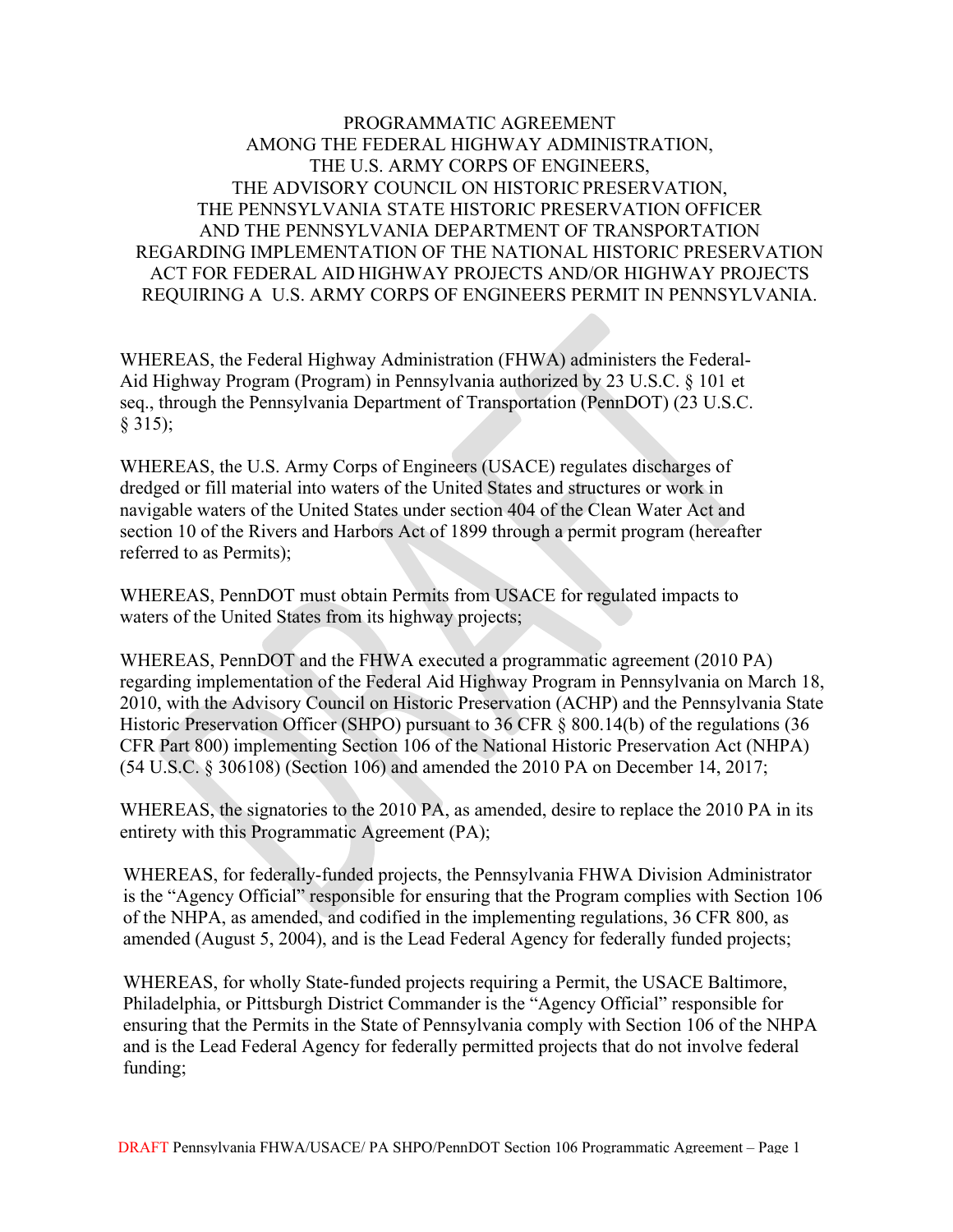WHEREAS, the FHWA and the USACE recognize that they have a unique legal relationship with Tribes and Nations set forth in the Constitution of the United States, treaties, statutes, and court decisions, and, therefore, consultation with a Tribe or Nation must recognize the government-to-government relationship between the federal government and Tribes and Nations;

WHEREAS, in the development of this PA, the FHWA and the USACE have jointly contacted the following federally recognized Tribes and Nations with ancestral ties to Pennsylvania, which may attach religious or cultural significance to properties in Pennsylvania, and provided them the opportunity to consult and to concur with this PA: Absentee-Shawnee Tribe of Indians of Oklahoma; Cayuga Nation; Delaware Nation, Oklahoma; Delaware Tribe of Indians; Eastern Shawnee Tribe of Oklahoma; Oneida Indian Nation; Oneida Nation; Onondaga Nation; Pamunkey Indian Tribe; St. Regis Mohawk Tribe; Seneca-Cayuga Nation; Seneca Nation of Indians; Shawnee Tribe; Stockbridge Munsee Community, Wisconsin; Tonawanda Band of Seneca; and, Tuscarora Nation;

WHEREAS, the Pennsylvania Department of Transportation (PennDOT) has participated in the consultation and has been invited to be a signatory to the PA;

WHEREAS, the FHWA and the USACE have invited other parties to participate in the development of the PA pursuant to  $36 \text{ CFR}$ §  $800.2(c)(5)$ , and invited them to be concurring parties to this PA, namely:  $\qquad$ ;

WHEREAS, 36 CFR Part 800 encourages Federal agencies to fulfill their obligations efficiently under Section 106 through the development and implementation of cooperative programmatic agreements;

WHEREAS, PennDOT maintains cultural resource staff and consultants meeting the *Secretary of the Interior's Professional Qualifications Standards* in the fields of archaeology and architectural history, or related fields [\(http://www.nps.gov/history/local](http://www.nps.gov/history/local-law/arch_stnds_9.htm)[law/arch\\_stnds\\_9.htm\)](http://www.nps.gov/history/local-law/arch_stnds_9.htm);

WHEREAS, PennDOT, in consultation with the FHWA, USACE, ACHP, and the SHPO, has developed a handbook (Publication 689) containing guidance on how to implement this PA and the handbook has been made publicly available and is updated as needed;

WHEREAS the ACHP, FHWA, USACE, SHPO, and PennDOT agree that effective and efficient consultation is in the public interest and seek to: 1) develop a comprehensive, transparent, and efficient process for all Section 106 undertakings; 2) integrate project reviews under Federal historic preservation and environmental laws; 3) simplify procedural requirements to the maximum extent possible; and 4) reduce paperwork;

WHEREAS, in the spirit of stewardship, the FHWA, the USACE, and PennDOT are committed to the design of transportation projects that: 1) avoid, minimize and mitigate adverse effects to historic and archaeological properties; 2) utilize context-sensitive solutions in appropriate settings; and 3) balance transportation needs with other needs of Pennsylvania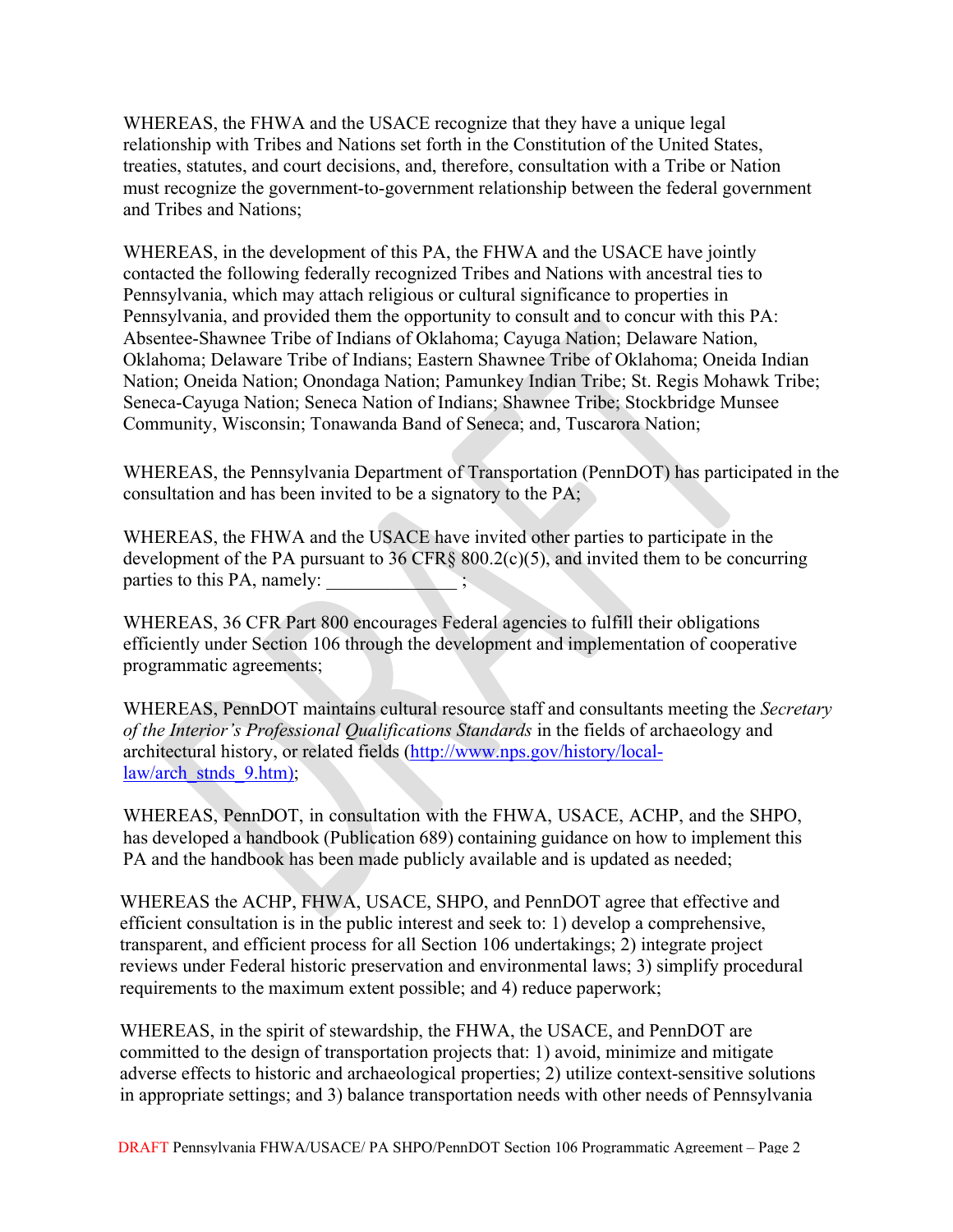communities;

WHEREAS, the FHWA, USACE, SHPO, and PennDOT support long-term planning that considers preservation of historic properties and these agencies regularly participate in, and/or foster, the programs and processes to address historic preservation issues;

NOW, THEREFORE, the ACHP, FHWA, USACE, SHPO, and PennDOT agree that the Federal-Aid Highway Program, and PennDOT projects requiring USACE Permits, shall be administered in accordance with the following stipulations to satisfy the FHWA's, and the USACE's, Section 106 responsibilities.

## **Stipulations**

FHWA, and/or the USACE (as applicable), with the assistance of PennDOT, shall ensure that the following measures are carried out:

## **I. Applicability and Scope**

- A. The PA among FHWA, SHPO, ACHP, and PennDOT regarding implementation of the Federal Aid Highway Program in Pennsylvania dated December 14, 2017 is superseded by, and replaced in its entirety with, this PA.
- B. This PA sets forth the process by which FHWA, and/or the USACE, will meet its responsibilities under Section 106, with the assistance of PennDOT, for transportation projects under the Federal-Aid Highway Program or which require USACE Permits.
- C. This PA applies to any project under the Federal-Aid Highway Program and/or which require USACE Permits. The purpose of this PA is to delegate certain aspects of Section 106 review to PennDOT and to establish the process by which the FHWA, the USACE, ACHP, SHPO, Tribes and Nations, PennDOT, and any consulting parties will be involved in such review.
- D. If any project changes from Federal-Aid to state funding, and a USACE Permit is required, the USACE shall be the lead federal agency responsible for compliance with Section 106 of the NHPA. To the extent that the USACE deems applicable, the USACE will use studies, findings and determinations previously completed by PennDOT to document its own findings.
- E. Any other designated lead federal agency may use PennDOT studies to support their findings and determinations under Section 106 of the NHPA.

# **II. General Requirements**

A. In compliance with its responsibilities under the NHPA and as a condition of their award of any assistance under the Federal-Aid Highway Program, FHWA will require PennDOT to carry out certain requirements as assigned by this PA. In compliance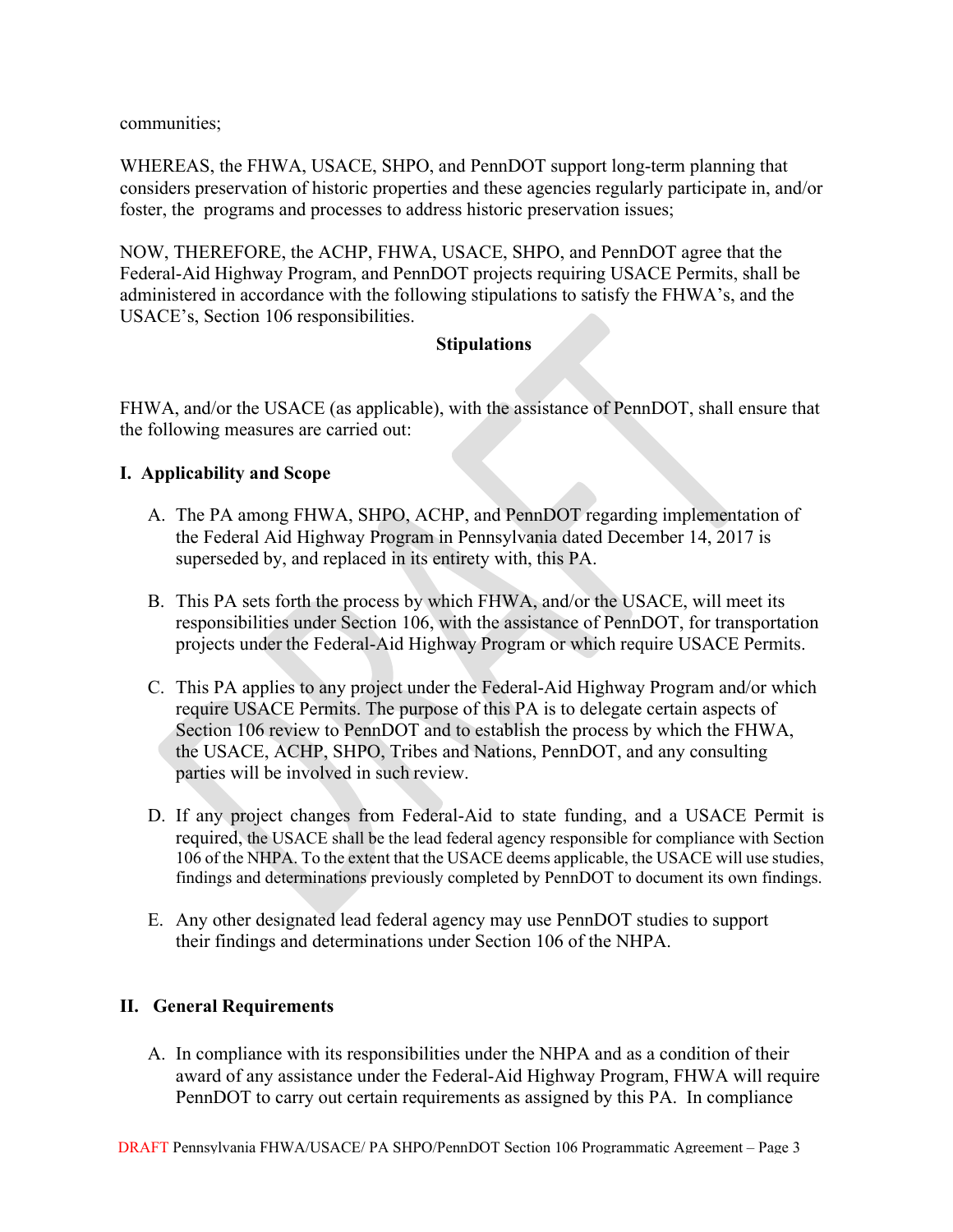with its responsibilities under the NHPA, and as a condition to issuance of a Permit, the USACE will require PennDOT to carry out certain requirements as assigned by this PA. This authorization does not preclude FHWA's right, or the USACE's right, to take the lead in consultation among PennDOT, the SHPO, and other consulting parties, or to consult with federally recognized Tribes and Nations on a government-togovernment basis. If PennDOT cannot comply with the requirements of this PA for any undertaking under the Federal-Aid Highway Program, or which requires a USACE permit, the lead federal agency shall follow the requirements of this PA.

- B. Qualifications and Training
	- 1) PennDOT shall employ professionally qualified personnel sufficient to implement this PA. PennDOT personnel, hereafter referred to as Cultural Resource Professionals (CRP), are employees of the Commonwealth of Pennsylvania who meet the *Secretary of the Interior's Professional Qualifications Standards* (SOI's Standards) in the fields of archaeology or architectural history. Use of consultants will be guided by Stipulation III.E.
	- 2) PennDOT, with the assistance of the USACE and/or FHWA and the SHPO, will provide training for PennDOT personnel and their consultants relative to implementation of this PA as specified in Attachment A to this Agreement. PennDOT personnel responsible for review under Stipulation III will receive such training prior to implementing activities under Stipulation III.
- C. Tribal Consultation
	- 1) Every other year after this PA goes into effect, the FHWA and the USACE shall send a joint letter to the following Tribes and Nations: Absentee-Shawnee Tribe of Indians of Oklahoma; Cayuga Nation; Delaware Nation, Oklahoma; Delaware Tribe of Indians; Eastern Shawnee Tribe of Oklahoma; Oneida Indian Nation; Oneida Nation; Onondaga Nation; Pamunkey Indian Tribe; St. Regis Mohawk Tribe; Seneca-Cayuga Nation; Seneca Nation of Indians; Shawnee Tribe; Stockbridge Munsee Community, Wisconsin; Tonawanda Band of Seneca; and, Tuscarora Nation. These letters will be individually addressed to the Tribal or Nation leaders of the listed Tribe or Nation. The letter will indicate that PennDOT has been assisting FHWA and the USACE regarding Section 106 responsibilities for undertakings, and advise the Tribes and Nations that if, at any time, they wish to consult directly with the lead federal agency on a government-to-government basis, they are available and ready to consult.
	- 2) PennDOT may, on behalf of FHWA, and/or the USACE (as applicable), initiate consultation with Tribes and Nations for individual undertakings carried out under the provisions of this PA. PennDOT, on behalf of FHWA and/or the USACE, shall ensure that Tribes and Nations are provided information regarding proposed undertakings early in project planning and are invited to participate in consultation in accordance with the requirements of Section  $101(d)(6)$  of the NHPA and 36 CFR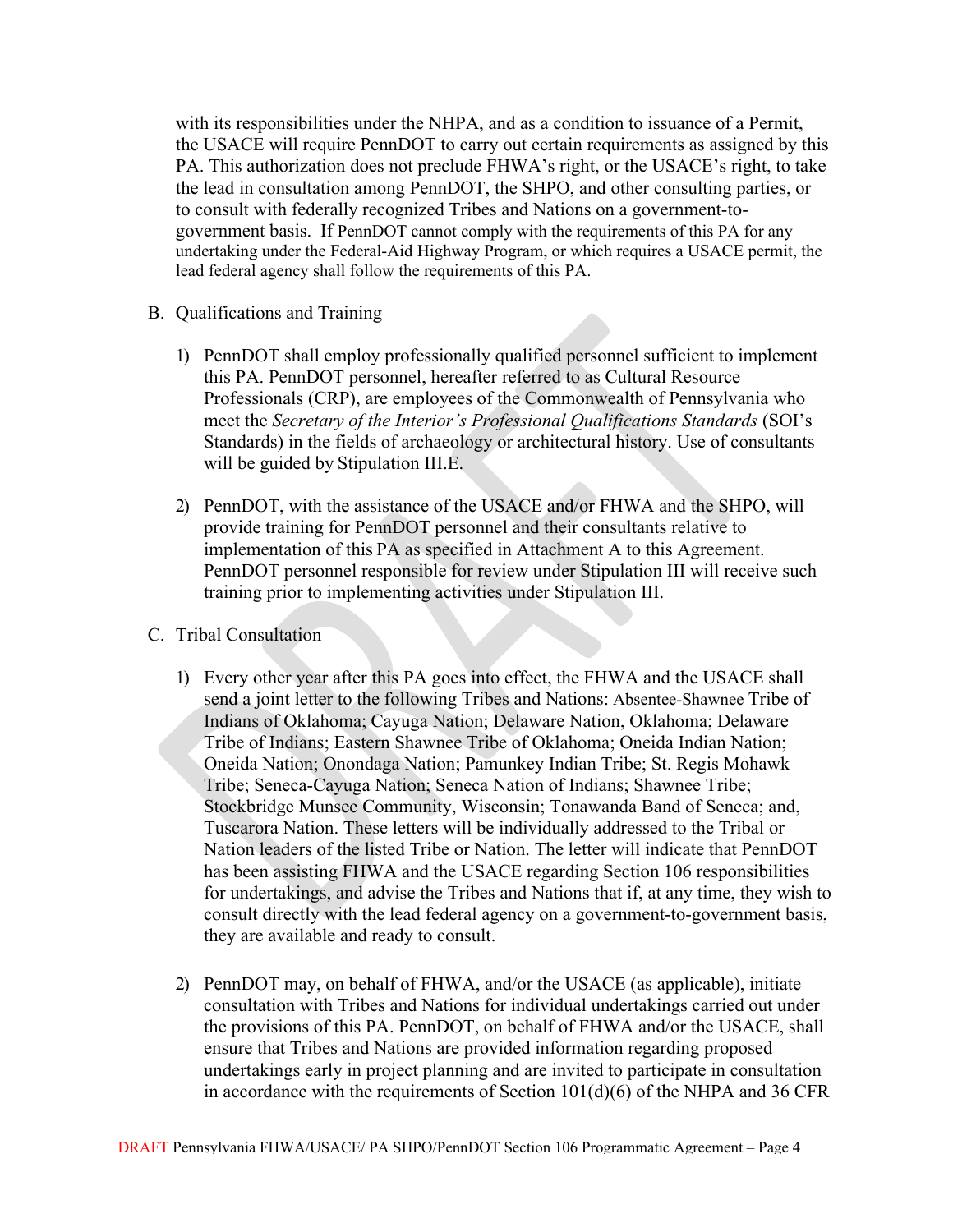Part 800. In consulting with Tribes and Nations, PennDOT shall follow the procedures in its Cultural Resources Handbook (Publication 689) or subsequent guidance. However, upon receipt of a request from any Tribe or Nation, or officially designated representative of a Tribe or Nation, to consult with FHWA or the USACE (as applicable) in lieu of PennDOT, FHWA or the USACE shall consult with that Tribe or Nation for the particular undertaking or program.

- D. Historic Bridges
	- 1) Pennsylvania's State Historic and Archaeological Resource Exchange (PA-SHARE) system will be utilized for determining the National Register of Historic Places (National Register) eligibility of previously evaluated bridges. The National Register eligibility of bridges will also be guided by the ACHP's *Program Comment for Actions Affecting Post-1945 Concrete and Steel Bridges*. With the exception of stone arch bridges, and closed spandrel concrete arch bridges, all other bridges or culverts less than 21 ft. in length, as measured by waterway opening, shall not be considered individually eligible for the National Register except where a CRP determines, and/or the SHPO recommends, a bridge or culvert warrants further consideration under National Register Criterion C due to unusual, or exceptional features, or potential significance under National Register Criterion A and/or B. Stone arch bridges and closed spandrel concrete arch bridges that are less than 21 feet in length will be evaluated for National Register eligibility at the time of a project.
	- 2) PennDOT, in consultation with the SHPO, will evaluate all bridge types and designs in PennDOT's Bridge Management System (BMS) not already evaluated by the SHPO and PennDOT within the last ten (10) years for loss, and according to current scholarship and, if deemed necessary by PennDOT and the SHPO, will reevaluate these bridge types and designs for National Register eligibility within four (4) years of the signing of this PA.
	- 3) Every ten (10) years, PennDOT, in consultation with the SHPO, will develop a plan to review the population of bridges in BMS, which may result in the reevaluation of all, or a portion of, these bridges. PennDOT, and/or the SHPO, will prepare a written report summarizing the review, and will prepare a report for any bridge population reevaluation. PennDOT, and/or the SHPO, will provide the report(s) to the signatories to this PA and will make the report(s) available to the public.
- E. PennDOT, and/or FHWA, will collaborate with the SHPO, and/or Tribes and Nations, in its transportation planning processes to develop projects and/or programs that incorporate historic preservation and tribal interests into transportation planning.
- F. Pennsylvania Transportation and Heritage System

Pennsylvania Transportation and Heritage (PATH) is an online database and project management tool developed and managed by PennDOT to facilitate consultation with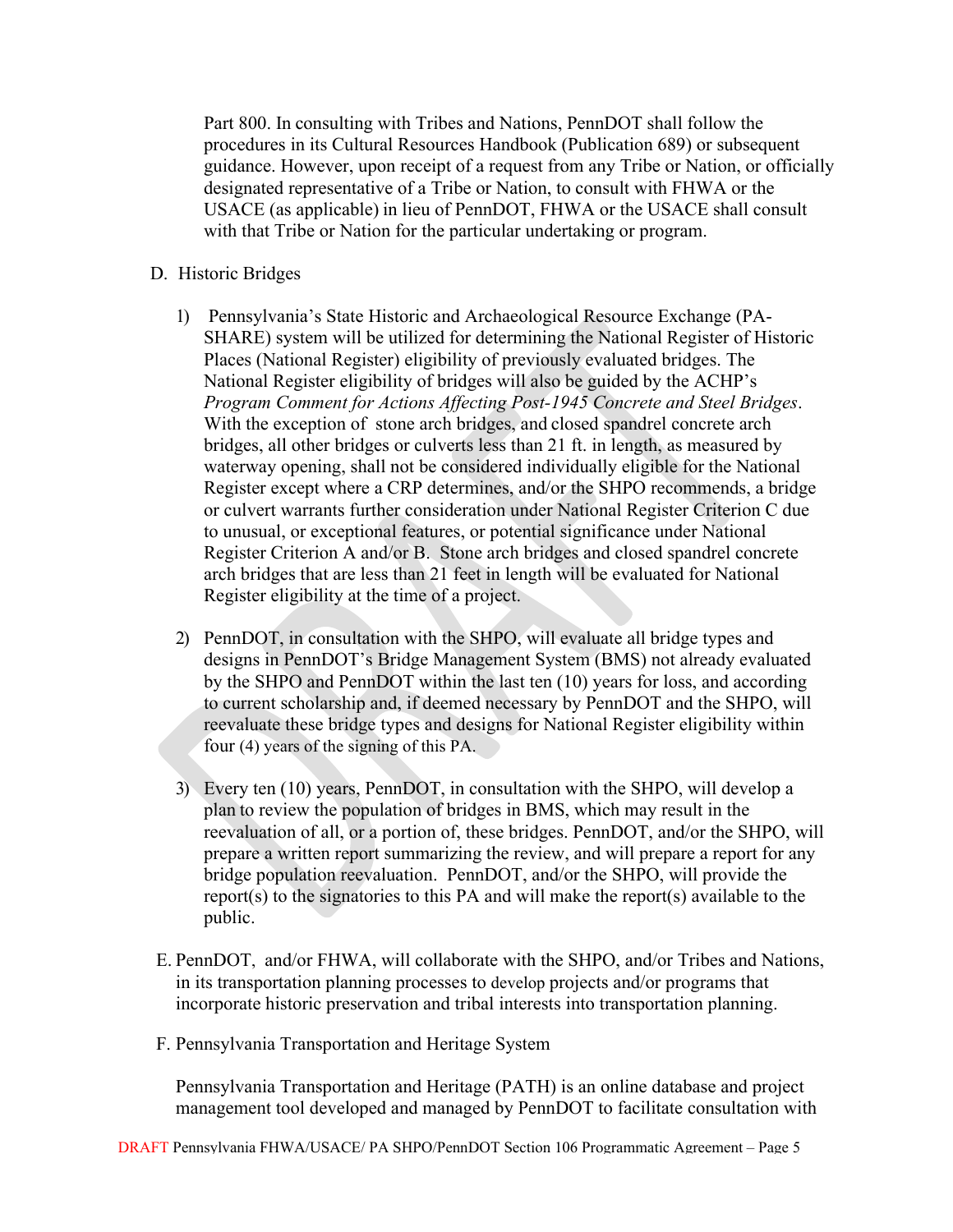the SHPO, Tribes and Nations, consulting parties and the public. PATH is a geospatially referenced database of all projects in PennDOT's Multi-Modal Project Management System (MPMS), which consists of current and programmed PennDOT projects. All references in this PA to "submissions" and "notifications" is in reference to provision of information through this system unless otherwise noted. Paper copies of findings, forms, and other project information, will be sent to any tribe, nation, or consulting party that is not willing, or able, to utilize PATH, or receive electronic communications.

G. Pennsylvania's State Historic and Archaeological Resource Exchange

To facilitate reviews conducted under this agreement and support long-term planning, the PA SHPO shall provide PennDOT, FHWA, and USACE staff operating under this agreement with access to PA-SHARE. PA-SHARE is the SHPO's online system for consultation and also provides access to available information on historic resources, archaeological sites, and surveys. In order to access PA-SHARE, PennDOT, FHWA, and USACE staff operating under this agreement will need to agree to the terms and conditions of the PA-SHARE Public Service Subscription Agreement. The PA-SHARE Public Service Subscription Agreement will coincide with the expiration date of the PA. Archaeological privileges will be granted to individual professionals based on those who meet the Secretary of the Interior's Professional Qualification Standards as an archaeologist. This access will allow a user to see archaeological site locations and the pre-contact probability model.

# **III. Project Review Responsibilities**

PennDOT, the lead federal agency, and the SHPO, will observe the following requirements for all projects covered under this PA.

# A. Level 1 Projects

Projects meeting the Criteria listed in Appendix A to this Agreement, and listed under "Appendix A: Level 1 Activities", have little potential to affect historic properties pursuant to 36 CFR 800.14(c) and may be reviewed by PennDOT District environmental staff (District Designee(s)). In the absence of a District Designee, or at the request of a District Designee, PennDOT CRPs may review projects listed in Appendix A: Level 1 Activities.

If a project, or an activity within the project, does not meet the criteria listed under Appendix A: Level 1 Activities, the project will be forwarded to the PennDOT CRPs for further review and evaluation.

- 1) Training District Designees shall receive training in accordance with Attachment A prior to receiving authorization to review Level 1 project activities defined in Appendix A.
- 2) The District Designee will exercise his/her best judgment to confirm that the conditions in Appendix A are being met and will document that no further review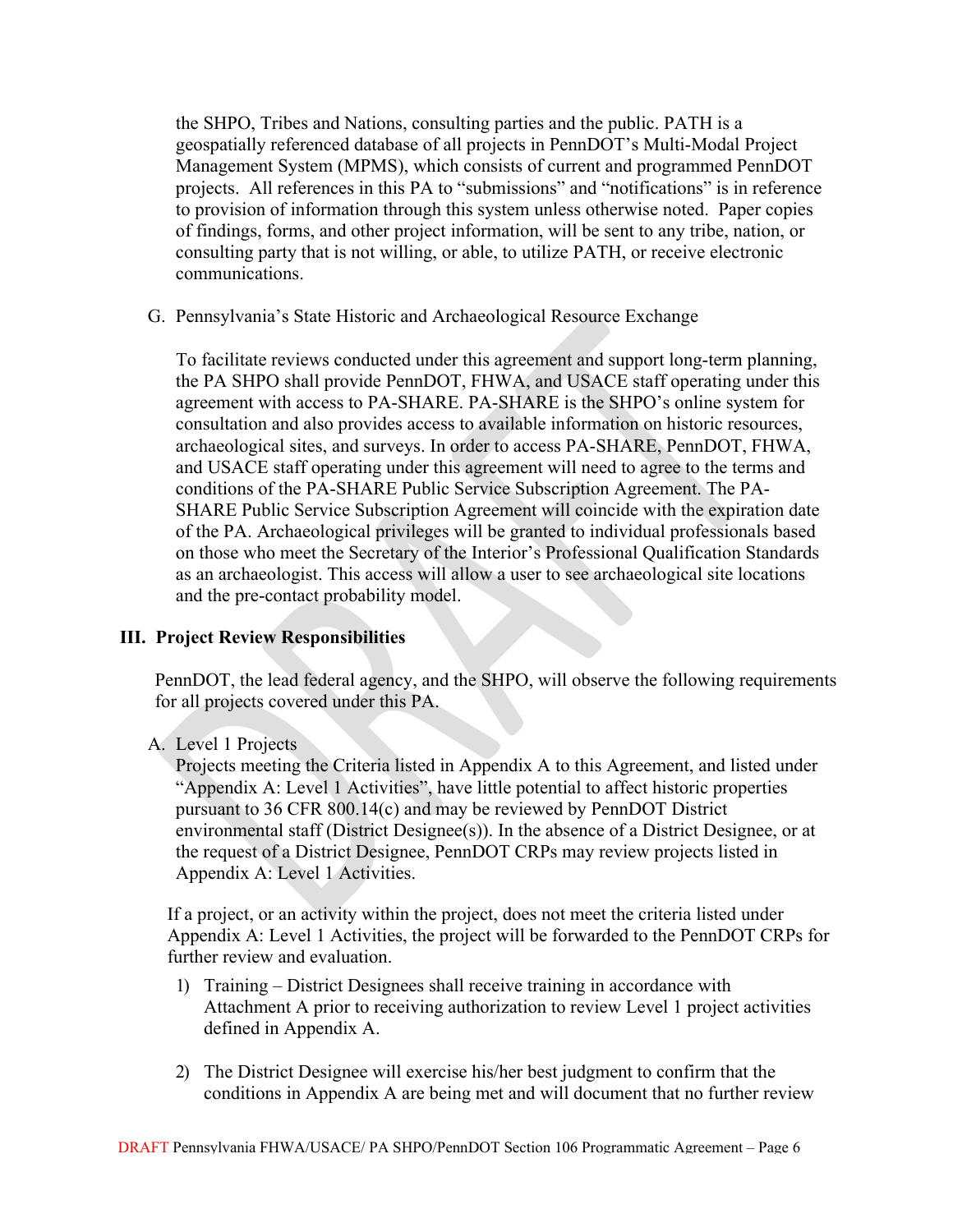is necessary under Section 106. The District Designee may consult with the PennDOT CRPs in reaching a decision. The District Designee will document his/her decision in PennDOT's Categorical Exclusion Expert System (CEES), as part of the appropriate National Environmental Policy Act (NEPA) documentation.

- 3) Reporting of Appendix A: Level 1 Projects PennDOT will create an electronic report of projects reviewed by the District Designees that meet the conditions in Appendix A; the report will be included in the annual report (see Stipulation X.D).
- B. Level 2 Projects:

PennDOT CRPs will review the projects that meet the Criteria listed in Appendix A: Level 2 Activities. PennDOT CRPs may exempt such projects from further review under Section 106 pursuant to 36 CFR 800.14(c).

- 1) The CRP will document his/her decision in PennDOT's CEES as part of the appropriate NEPA documentation.
- 2) Reporting of Appendix A: Level 2 Projects- PennDOT will create an electronic report of projects reviewed by the CRPs that meet the conditions in Appendix A; the report will be included in the annual report (see Stipulation X.D).
- C. For projects that do not meet the conditions of Stipulation III.A and III.B, and Appendix A, the PennDOT CRPs will be responsible for carryingout the following requirements.
	- 1) FHWA, and/or the USACE (as applicable), authorize PennDOT to consult with the SHPO and other consulting parties on their behalf for the following purposes:
		- a) soliciting and identifying consulting parties;
		- b) conducting public involvement activities;
		- c) establishing the area of potential effect (APE);
		- d) determining the National Register eligibility of properties within the APE;
		- e) determining effect; and initiating consultation on the resolution of adverse effects.
	- 2) Non-Exempt Project Responsibilities
		- a) Early Notification

Prior to making a finding of effect for an undertaking, the PennDOT CRP will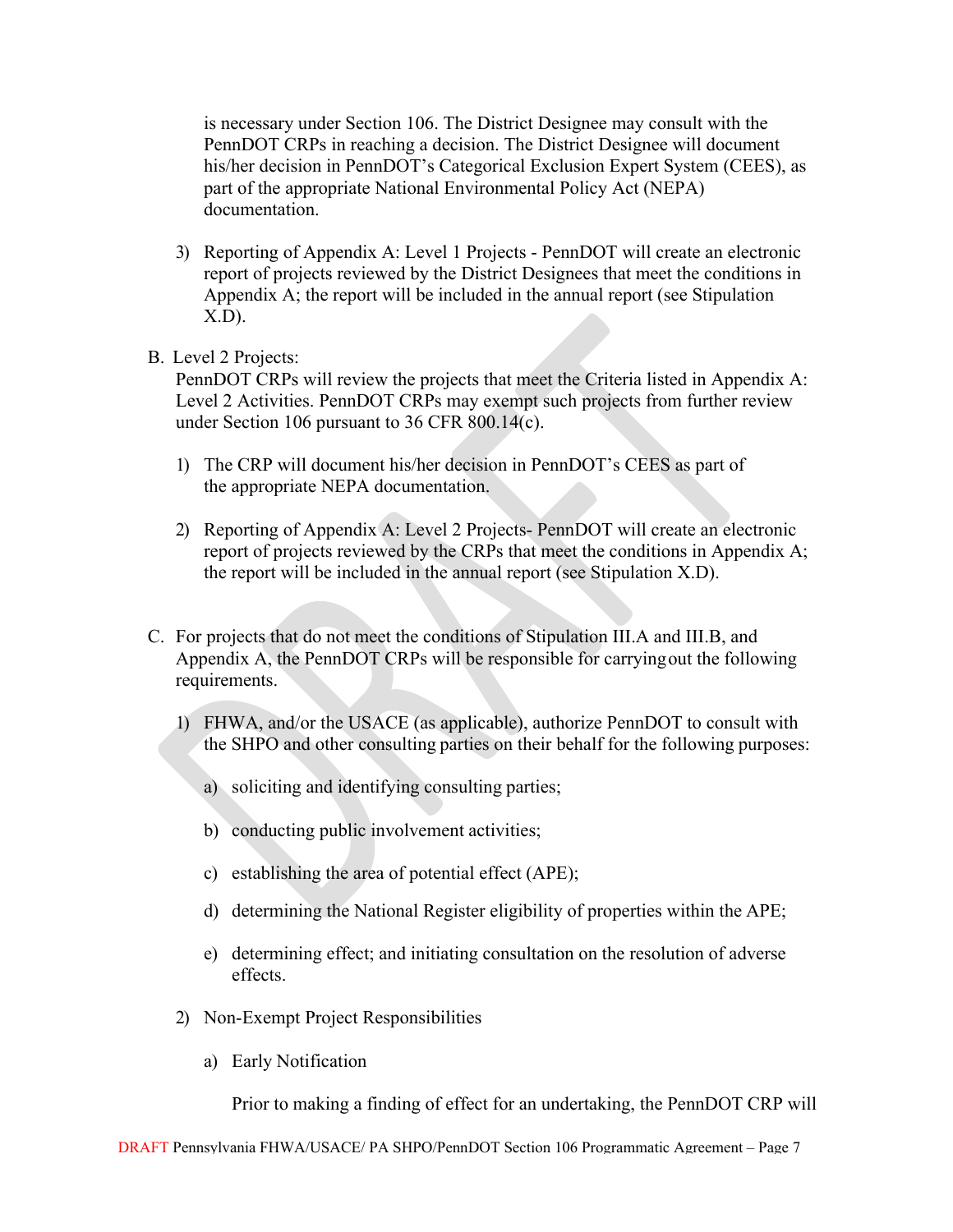provide the SHPO and relevant Tribes or Nations with an Early Notification form for those projects that have the potential to affect historic properties where additional studies are needed prior to making a determination of effect. The Early Notification form will include a brief project description and a map location, as described in PennDOT's Cultural Resources Handbook.

b) Consulting Parties

In consultation with the SHPO, Tribes, and Nations, and pursuant to 36 CFR 800.2(c), PennDOT CRPs will identify consulting parties and invite them to participate in the Section 106 process. PennDOT shall also seek and consider the views of consulting parties. Consulting parties may include local governments, owners of properties affected by the undertaking, or other individuals or organizations with a demonstrated interest in the undertaking.

c) Tribal Consultation

PennDOT CRPs will initiate consultation with appropriate federally recognized Tribes and Nations following the protocol in Stipulation II.C and the procedures in PennDOT's Cultural Resources Handbook (Publication 689).

d) Involving the Public

Consistent with current state and federal laws and regulations and PennDOT policy, including PennDOT's Public Involvement Handbook (Publication 295), the Lead Federal Agency, and the PennDOT CRPs shall, through the opportunities afforded by the PennDOT project development process, seek and consider the views of the public, including municipalities and other interest groups. Public outreach will be conducted in a manner that reflects the nature and complexity of the undertaking and its effects on historic properties, the likely interest of the public in the effects on historic properties, the confidentiality and concerns of property owners, who are either private individuals and/or businesses, and the relationship of the federal involvement to the undertaking.

PennDOT will make the Lead Federal Agency and the SHPO aware of any and all public interest, and/or controversy, as it relates to the historic properties potentially affected by the proposed undertaking, including properties of religious and/or cultural significance to Tribes and Nations.

For projects that require an individual permit from USACE, the USACE public notice will contain a statement of the district engineer's current knowledge on historic properties, and solicit comments and information necessary to evaluate the probable impact on the public interest (See 33 C.F.R. 325.3).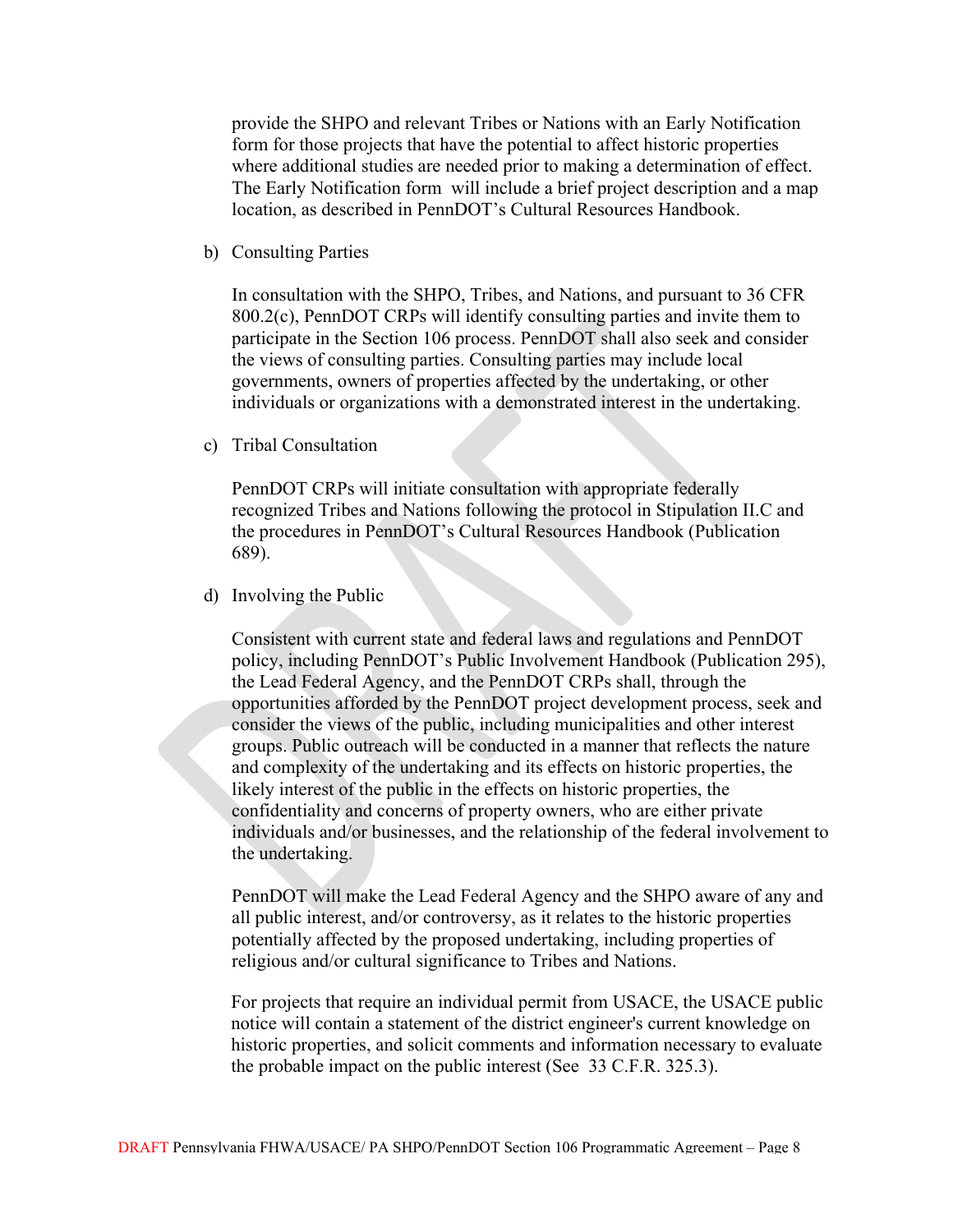e) Area of Potential Effect

PennDOT CRPs will define the undertaking's area of potential effect (APE) as defined in 36 CFR 800.16(d). The APE will be established during a project field scoping. The APE established during a scoping field view may be a preliminary APE which will be developed and refined as the project progresses through preliminary engineering, in consultation with the SHPO, Tribes and Nations, and other consulting parties. The Lead Federal Agency may be consulted, or may request to be consulted with, in development of the APE. The APE will be documented per Stipulation IV of this PA and the Cultural Resources Handbook.

- (1) As a streamlining measure, PennDOT may combine consultation with the SHPO on the APE with consultation on determinations of eligibility and/ or effect for projects classified as Categorical Exclusions (CE) and Environmental Assessments (EA) under NEPA.
- (2) For projects requiring the preparation of an Environmental Impact Statement (EIS) under NEPA and the provisions of federal transportation legislation, the PennDOT CRP will consult with the SHPO on the APE early in project development prior to determinations of eligibility or effect.
- f) Determine the Appropriate Level of Identification
	- (1) Based upon the best available background information gathered via a literature search, including but not limited to PA-SHARE, and a project scoping field view, the PennDOT CRP shall assess the likelihood that as yet unidentified historic properties exist within the APE. The PennDOT CRP will make a determination as to the need for further field survey to identify historic properties. In making such a determination, consistent with 36 CFR 800.4(b)(1), the CRP will take into account past planning, research and studies, the magnitude and nature of the undertaking and the degree of federal involvement, the nature and extent of potential effects on historic properties, and the likely nature and location of historic properties within the APE. PennDOT will also seek information from consulting parties, as appropriate.
	- (2) When the PennDOT CRP determines that a field survey is necessary to identify historic properties, the CRP shall conduct, or cause to be conducted, a survey to identify historic properties. Such surveys will be conducted in a manner consistent with the Secretary of Interior's Standards and Guidelines for Identification (48 FR 44720-23), and, where appropriate, applicable SHPO guidelines, and the PennDOT Cultural Resources Handbook.
	- (3) Pursuant to 36 CFR 800.4(b)(2), and in consultation with the SHPO and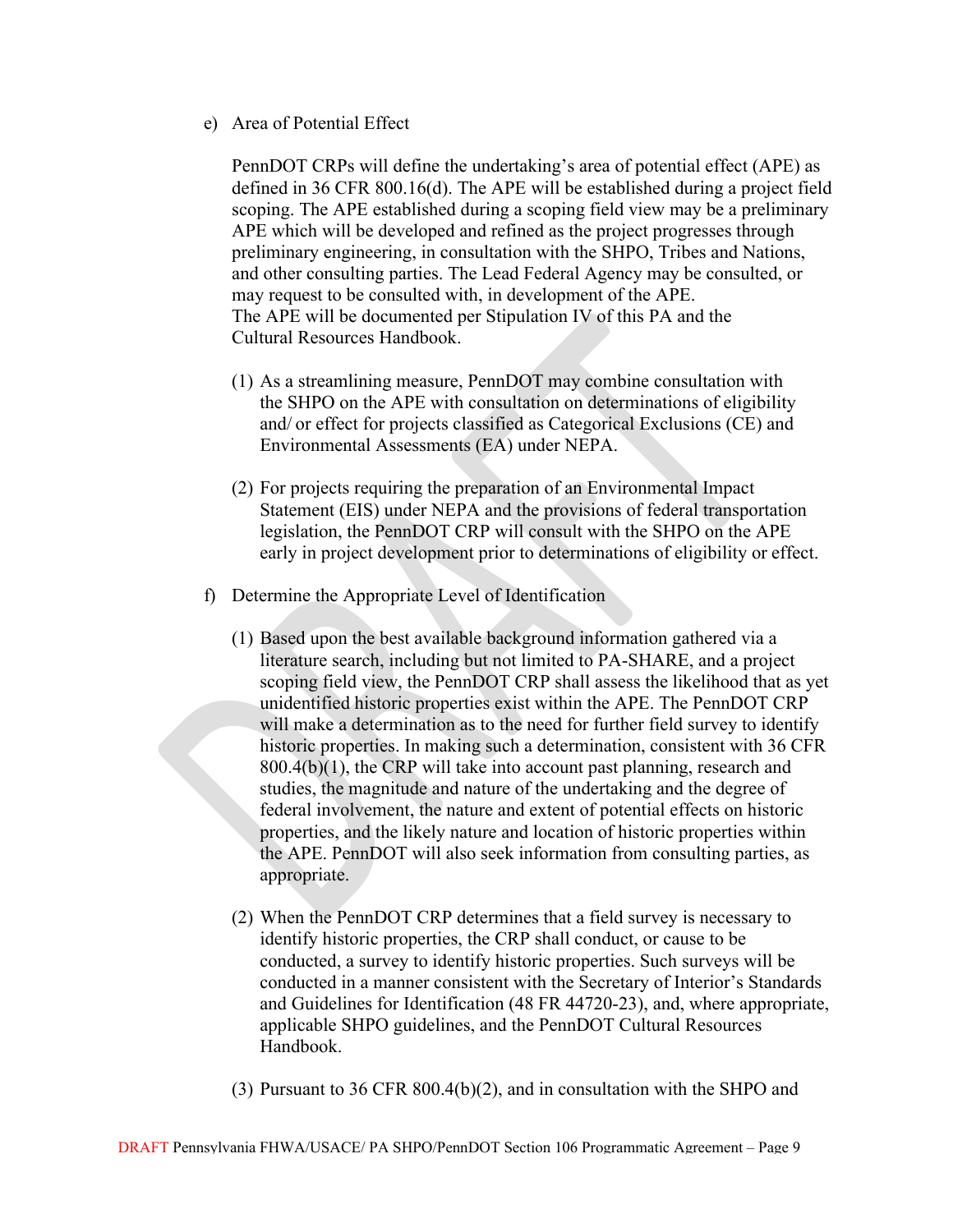other consulting parties, PennDOT may use a phased process to identify and evaluate above ground historic properties. In such cases, PennDOT will prepare, or cause to be prepared, a reconnaissance (also known as a "windshield") survey. Reconnaissance surveys are general project area reviews which establish the likely presence of historic properties within each alternative under consideration and will be documented in accordance with Stipulation IV and the Cultural Resources Handbook.

- (4) Pursuant to 36 CFR 800.4(b)(2), and in consultation with the SHPO, Tribes and Nations, and other consulting parties, PennDOT may use a phased process to identify and evaluate archaeological sites. In such cases, PennDOT will prepare, or cause to be prepared, an archaeological predictive model or archaeological sensitivity study to establish the likely presence of archaeological properties within each alternative under consideration and/or within inaccessible areas. A phased approach for the identification of archaeological properties may include deferral of archaeology under the following conditions utilizing a Deferral of Archaeology Testing form:
	- large or complex projects where multiple alternatives are under consideration;
	- when access to property is restricted; or
	- when the specific location of ground disturbance will not be known until later in project development for the locations of items typically included as part of final design and permitting, such as bridge piers, storm water detention facilities, or wetland mitigation sites.

Once an alternative has been selected or access to property is gained, PennDOT shall comply with Stipulations III.C.2).e.(2), and III.C.2).f through III.C.2).i herein, as appropriate to determine the National Register eligibility of, and the effects of the project on, archaeological properties. If an adverse effect is determined, PennDOT will consult with the SHPO, Tribes and Nations, and consulting parties to seek ways to avoid adverse effects. If adverse effects cannot be avoided, PennDOT, in conjunction with the Lead Federal Agency, will consult to determine appropriate mitigation. Where a Deferral of Archaeology Testing form was utilized, PennDOT will capture the agreed upon mitigation in a Letter of Agreement or Memorandum of Agreement and share it with the Lead Federal Agency, the SHPO, Tribes and Nations and consulting parties.

When PennDOT wishes to use a phased identification and evaluation process for archaeological properties utilizing a deferral of archaeology form, but none of the above conditions apply, and/or the project will be having an adverse effect on above ground historic properties, a project-specific programmatic agreement will be prepared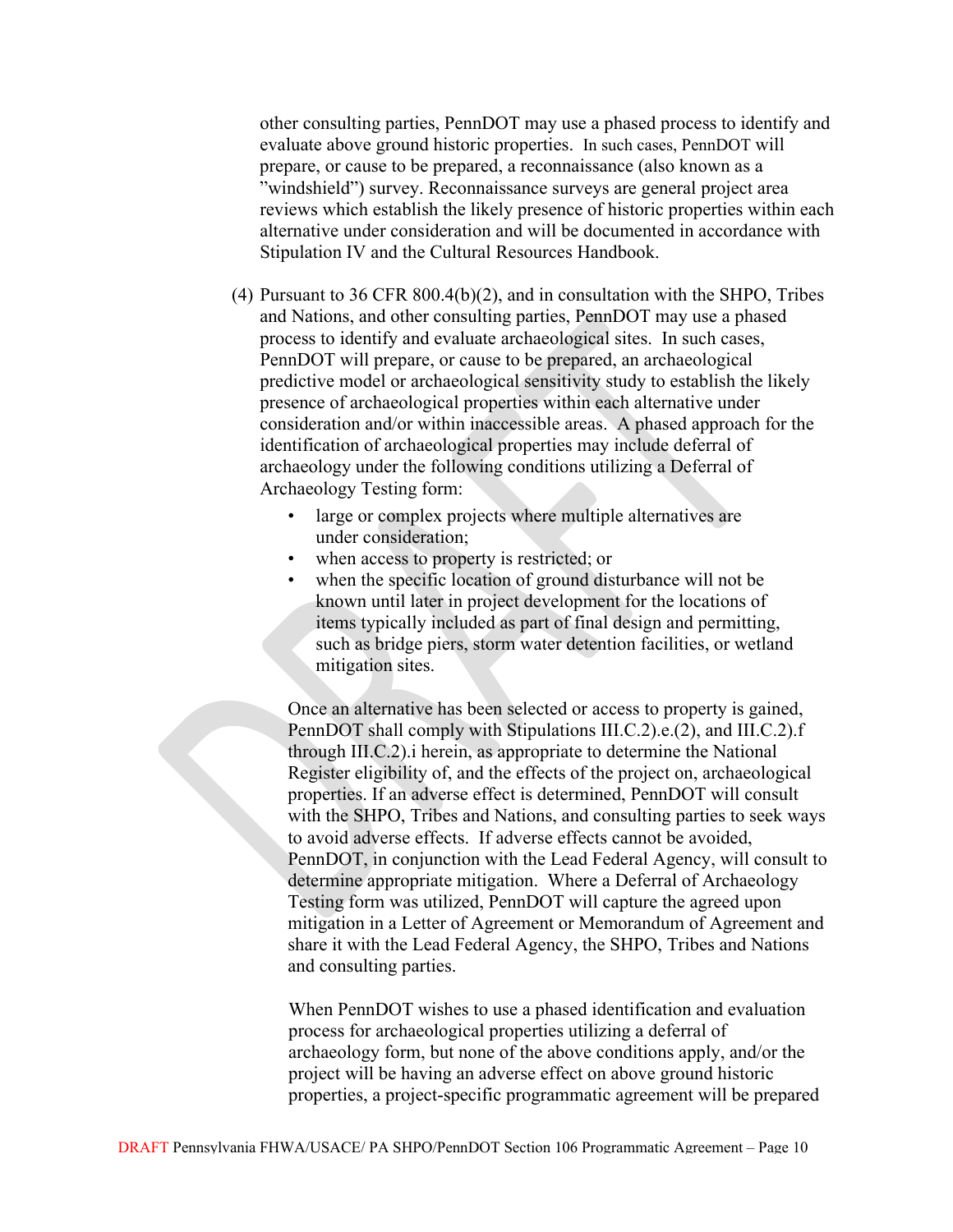for the undertaking pursuant to 36 CFR 800.14(b).

- g) Determination of Eligibility
	- (1) When PennDOT CRPs identify properties that may be eligible for the National Register of Historic Places, the CRPs will apply the National Register criteria following National Register Bulletin 15, *How to Apply the National Register Criteria for Evaluation* and the Secretary of the Interior's *Standards for Evaluation* (48 FR 44723-26). The PennDOT CRPs may consult with the SHPO and the Lead Federal Agency for the project in making a determination of eligibility. The PennDOT CRPs will consult with Tribes and Nations that may attach religious and cultural significance to properties in the APE, in accordance with the procedures in the Cultural Resources Handbook and any tribal agreements that are in place at the time. PennDOT will also seek information from consulting parties, as appropriate. Where eligible or listed historic properties have previously been identified but boundaries have not been established, the CRPs may identify boundaries following the guidance in National Register Bulletin 21, *Defining Boundaries for National Register Properties*. Due to the passage of time, the CRPs may also reevaluate properties.
	- (2) PennDOT CRPs will prepare documentation according to Stipulation IV and the Cultural Resources Handbook. For undertakings that will not affect historic properties, consultation with the SHPO on determination

of eligibility is not required. However, PennDOT will seek and consider the views of any Tribe or Nation that ascribes traditional cultural and religious significance to a property. The documentation will be made available to the SHPO, Tribes and Nations, consulting parties, and the public. For undertakings that may have an effect on historic properties, PennDOT CRPs shall consult with the SHPO and any Tribe or Nation that ascribes traditional cultural and religious significance to a potential historic property on determinations of eligibility when any of the conditions under III.C.2.i.(2) apply or when III.C.2.j applies. This consultation may be completed as a separate step or combined with the finding of effect. The documentation will be provided to the Tribes and Nations, consulting parties, and made available to the public.

h) No Historic Properties Affected

If the PennDOT CRPs determine that either there are no historic properties within the APE, or historic properties are present but will not be affected by the undertaking, the PennDOT CRPs shall issue a finding of No Historic Properties Affected through PATH. The PennDOT CRPs will document their finding according to Stipulation IV and the Cultural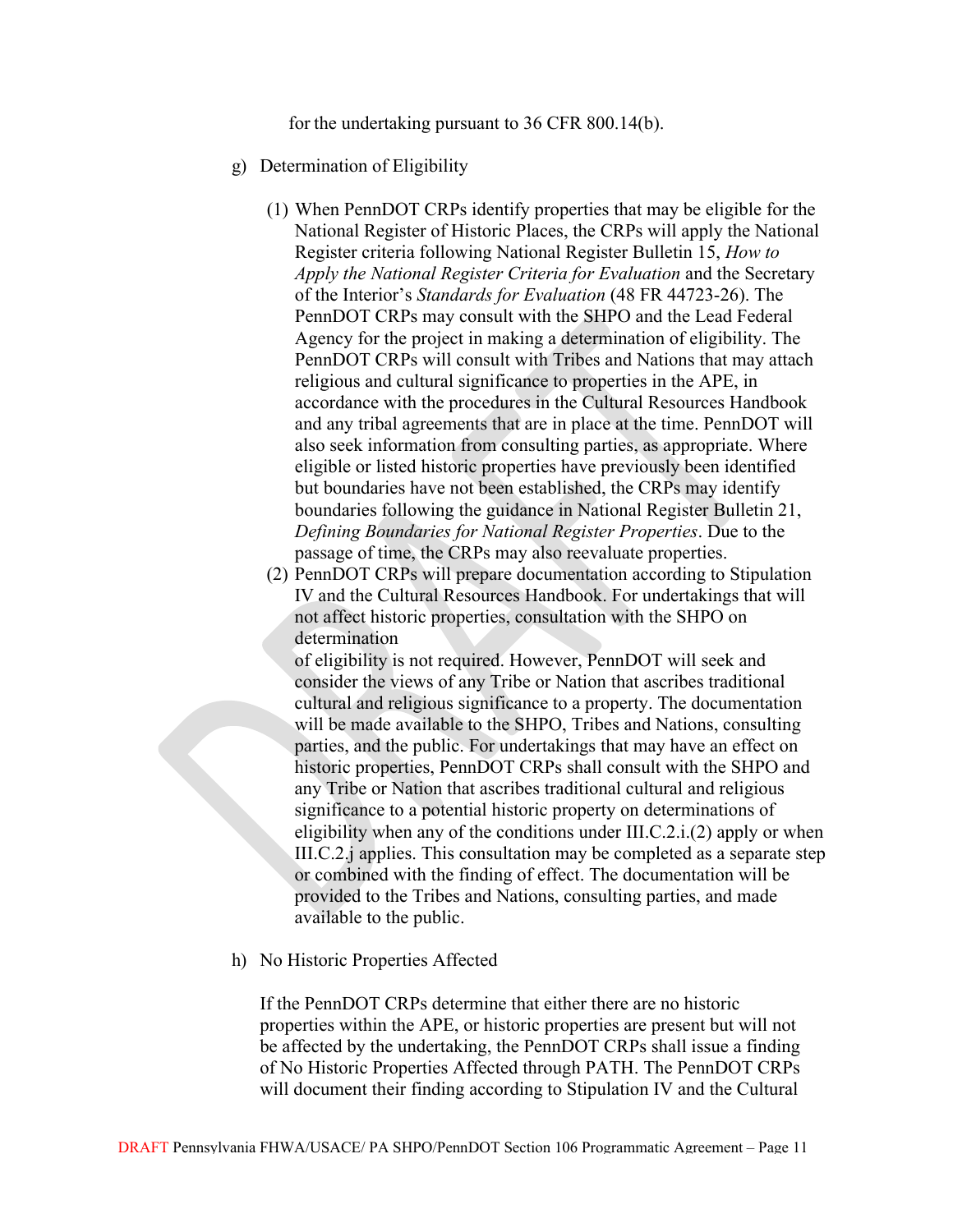Resources Handbook and will notify the SHPO, the Lead Federal Agency, Tribes and Nations, and other consulting parties that a finding has been made, and make the documentation available for public inspection prior to approving the undertaking. Except when dispute resolution in Stipulation XI is invoked, PennDOT may consider Section 106 concluded.

- i) No Adverse Effect
	- (1) For those undertakings where historic properties may be affected, the PennDOT CRPs shall apply the criteria of adverse effect in accordance with 36 CFR 800.5. If the effect of the undertaking will not be adverse, the PennDOT CRPs will propose a finding of No Adverse Effect and will document their finding according to Stipulation IV and the Cultural Resources Handbook. The CRPs will submit the finding into PATH. PennDOT shall seek and consider the views of the Tribes and Nations, and other consulting parties, and will make its finding available for inspection by the public. If a Tribe or Nation, a consulting party, or member of the public objects to the finding within 30 days, the dispute resolution process in Stipulation XI will be applied. Except when dispute resolution in Stipulation XI is applied, PennDOT may consider Section 106 concluded.
	- (2) The PennDOT CRP will notify the Lead Federal Agency and will request the concurrence of the SHPO on findings of No Adverse Effect if they prefer but always under the following conditions:
		- (a) rehabilitation projects where the finding of No Adverse Effect is based on the proposed work being consistent with Secretary of Interior's Standards for rehabilitation,
		- (b) When there is public controversy on historic preservation issues,
		- (c) When a consulting party, FHWA, the USACE, a tribe, or nation requests the SHPO's concurrence.

If the SHPO objects to an adequately documented finding of No Adverse Effect within the review time specified in Stipulation III.C, the dispute resolution process in Stipulation XI will be applied. If the SHPO fails to respond within the review period PennDOT may consider the Section 106 concluded, except where consulting party or public comments are received.

- j) Adverse Effect
	- (1) If the PennDOT CRPs determine that the undertaking will have an adverse effect on historic properties, PennDOT will issue a finding of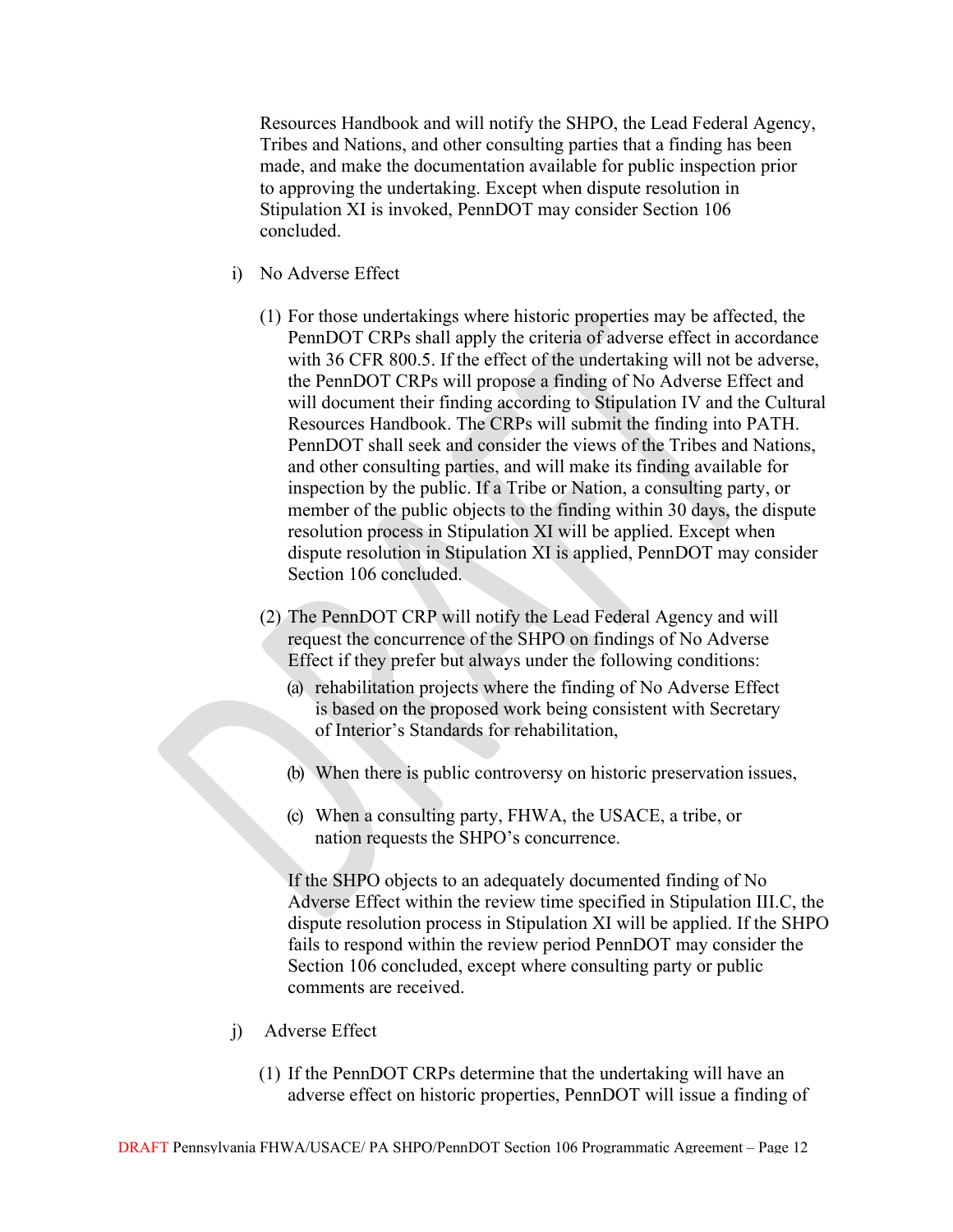Adverse Effect into PATH and will document the finding according to Stipulation IV and the Cultural Resources Handbook. PennDOT CRPs will consult with the SHPO, Lead Federal Agency, Tribes and Nations, and any other consulting parties, to evaluate the Adverse Effect finding and/or discuss options that would avoid or minimize adverse effects. These parties will have 30 days to provide comment.

- (2) PennDOT will notify the ACHP of the adverse effect finding through PATH. The ACHP will notify the CRP and the Lead Federal Agency within 15 days if they wish to participate in consultation; if the ACHP does not respond, the Lead Federal Agency and PennDOT will presume they do not wish to participate.
- (3) The Lead Federal Agency will invite the ACHP to participate in consultation under any of the following conditions:
	- (a) When the undertaking will adversely affect a National Historic Landmark, as defined in 36 CFR 65,
	- (b) When the effects to historic properties are highly controversial or there is substantial public interest in the undertaking's effects on historic properties,
	- (c) When PennDOT, the SHPO, the USACE, and/or FHWA are not able to reach agreement on the resolution of adverse effects.
	- (d) When a programmatic agreement under 36 CFR 800.14 is proposed.
- (4) If, after consultation, PennDOT determines that adverse effects cannot be avoided, PennDOT will consult with the Lead Federal Agency, SHPO, Tribes and Nations, the ACHP if participating, and other consulting parties, as appropriate, to resolve the adverse effect.
- (5) Resolution with a Letter of Agreement:

If the Lead Federal Agency, SHPO, and PennDOT agree to measures to resolve adverse effects, and other consulting parties, including Tribes and Nations, do not object to the proposed resolution and/or do not have a role in fulfilling the mitigation, PennDOT may prepare and execute a letter of agreement (LOA; Attachment B). The execution of a LOA, and implementation of its terms, will document the FHWA and/or the USACE's compliance with Section 106 for that undertaking. The letter of agreement shall be signed by the authorized representatives of the Lead Federal Agency, SHPO, and PennDOT, and approved as to form and legality by PennDOT's Office of Chief Counsel. If the ACHP is participating in the project a LOA cannot be used.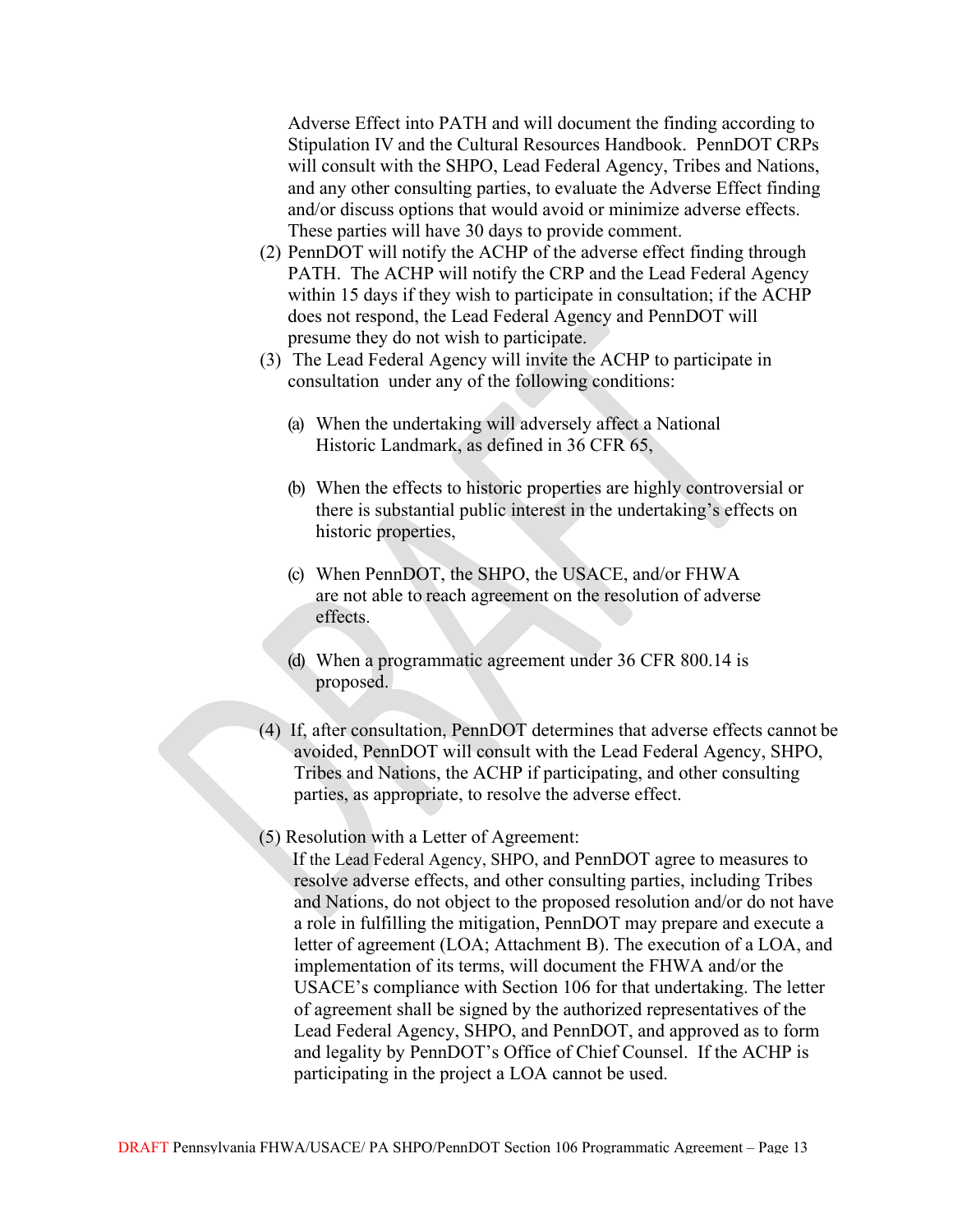(6) Resolution with a Memorandum of Agreement:

FHWA and/or the USACE shall resolve adverse effects through a Memorandum of Agreement in the following circumstances:

- (a) When one of the potential signatories to the agreement was not a signatory to this PA,
- (b) If a consulting party objects to the proposed resolution of adverse effects.
- (c) If the ACHP is participating in the project.
- (7) Resolution with a project Programmatic Agreement: As per Stipulation III.C.2).f(4), a project Programmatic Agreement must be prepared when PennDOT wishes to use a phased identification and evaluation process but none of the conditions for deferral of archaeology in Stipulation III.C.2).f.(3) apply. When adverse effects have been determined for aboveground historic properties in conjunction with use of a phased identification and evaluation process for archaeological resources, documentation of the phased approach and resolution of adverse effects must be through a project Programmatic Agreement.

## D. Review by SHPO

- 1) The SHPO will have 30 days to respond to any request for review made by PennDOT under Stipulations III.C.2).e(2), III.C.2).g.(2), and IIIC.2).i.(2), unless the following Stipulations III.D.2 or III.D.3 apply.
- 2) The review times specified in any FHWA/PennDOT/SHPO interagency funding agreement will supersede III.D.1 above.
- 3) Provided that consulting Tribes and Nations, other consulting parties, and the public have an adequate opportunity to express their views as provided in 36 CFR 800.2(d) of the regulations, PennDOT may request an expedited review by the SHPO. PennDOT and the SHPO will negotiate a review time that is mutually agreeable to both parties.
- E. Use of Consultants in Project Review

1) Consistent with 36 CFR 800.2(a)(3), PennDOT may use consultants to gather information, analyze data, and prepare documentation. Consultants performing work for PennDOT, FHWA, and/or the USACE pursuant to this agreement must meet, or be supervised by, a person or persons meeting the *Secretary of the Interior's Professional Qualifications Standards* in the fields of archaeology and architectural history, or related fields. PennDOT, or FHWA or the USACE, where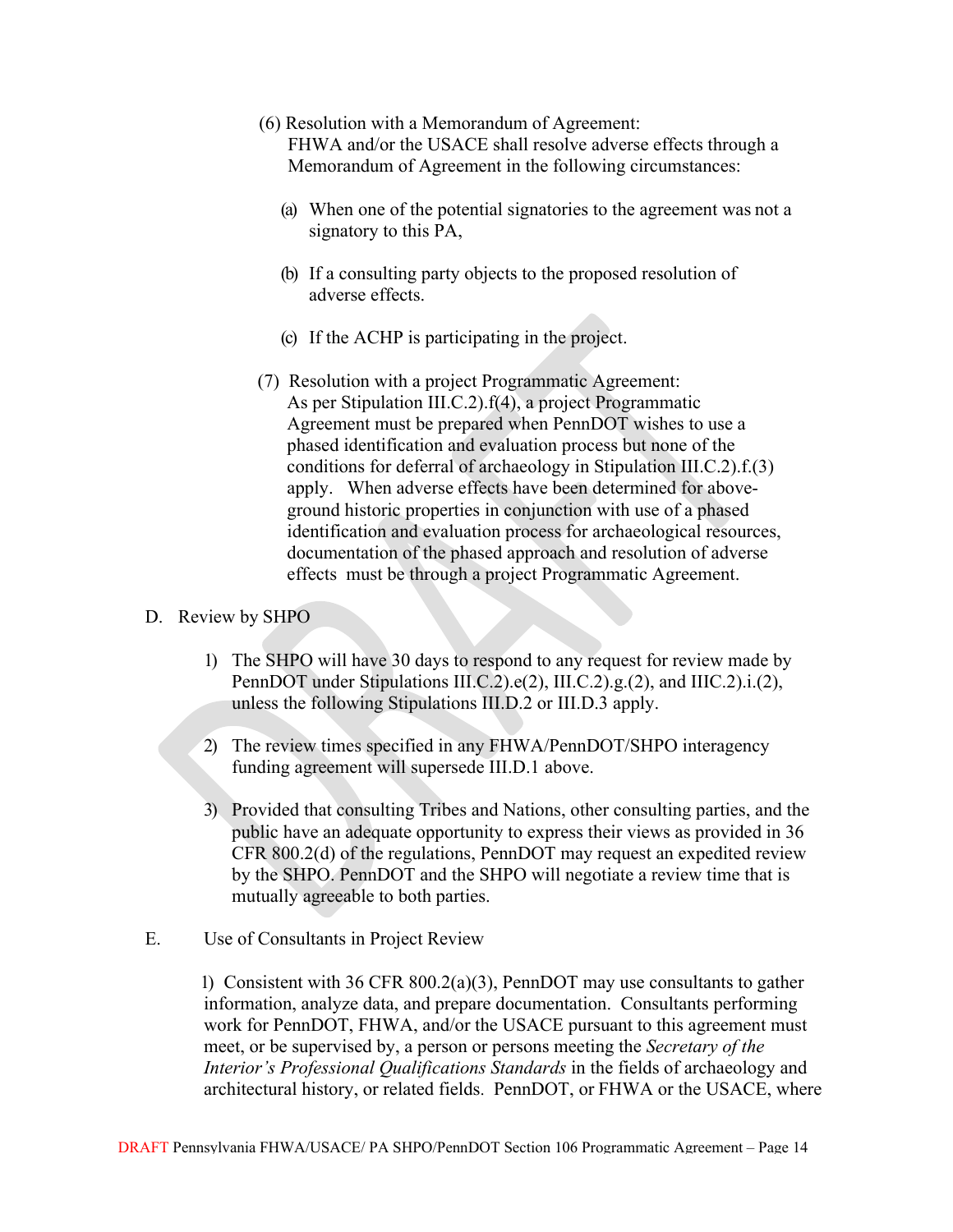applicable, will be responsible for all findings and determinations made under this PA.

- 2) Consultant staff meeting the *Secretary of the Interior's Professional Qualifications Standards* may be qualified to assume the role of PennDOT CRP by written approval from the PennDOT Cultural Resources Unit Manager, and upon completion of the training specified in Attachment A.
- 3) Consultant staff may assume the role of a PennDOT CRP in a temporary capacity (defined as less than two years) only in the following circumstances: temporary vacancies of permanent staff; temporary fluctuations in workload; or, temporary specialized expertise that cannot be found within existing permanent staff.
- 4) Consultant staff may constitute no more than 25% of PennDOT cultural resource staff at any one time as defined under this PA, unless PennDOT obtains the written approval of FHWA, the USACE, and the SHPO, and provided the circumstances of Stipulation III.E.3 are met.

## **IV. Documentation**

With the exception of projects covered under Stipulation III.A, III.B, and Appendix A, all findings and determinations made under this PA will be documented in accordance with 36 CFR 800.11 and consistent with the Cultural Resources Handbook developed to implement this PA. The level of documentation will be determined by the nature and complexity of the undertaking and magnitude of effects to historic properties.

## A. Confidentiality

Consistent with all applicable laws, regulations, ordinances, Section 304 of the NHPA, and 36 CFR 800.11(c), PennDOT will ensure that PennDOT staff, and any consultants assigned to act on behalf of PennDOT, will not disclose to the public any information on the location, character, or ownership of historic properties when such disclosure may cause a significant invasion of privacy, risk harm to the historic property, or impede the use of a traditional religious site by practitioners.

B. Archaeology Site Location

The location of archaeological sites will typically qualify as exempt from the federal Freedom of Information Act (FOIA) and the state Right-to-Know-Law (RTKL). PennDOT, and any consultants assigned to act on behalf of PennDOT, will ensure that the location of all sites recorded during the course of project development will remain undisclosed to the public.

## **V. Standard Treatments**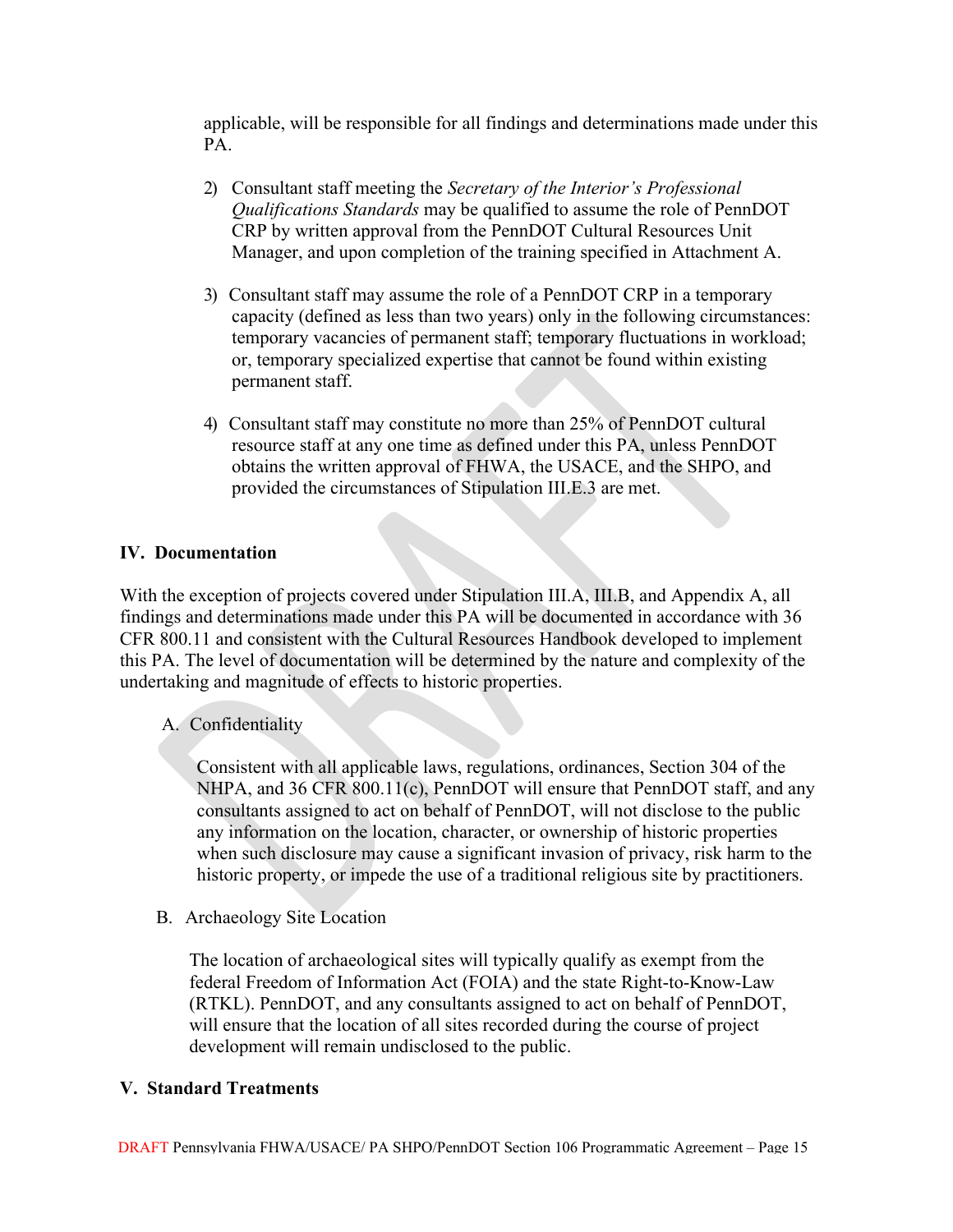PennDOT, in consultation with FHWA, the USACE, the SHPO, ACHP, and consulting parties, may develop standard treatments for certain types of historic properties that would be affected by projects reviewed under this PA. Once FHWA, USACE, SHPO, and ACHP have agreed, in writing, to a standard treatment, PennDOT shall incorporate it into Appendix B of this PA, and the Cultural Resources Handbook, and may implement it, as appropriate, to avoid or resolve adverse effects. When the standard treatment would apply to properties of traditional cultural and religious significance to Tribes or Nations, PennDOT shall consult with appropriate Tribes or Nations in developing the standard treatment. A list of standard treatments is found in Appendix B.

# **VI. Treatment of Human Remains**

If human remains, graves, or grave-associated artifacts are encountered during any archaeological investigations conducted under this PA, or during project construction, all work shall cease in the area of the encounter and PennDOT will ensure that the remains, graves, or grave-associated artifacts are secured and protected. PennDOT will immediately notify the Lead Federal Agency. The Lead Federal Agency, or PennDOT, will concurrently notify the SHPO and any federally recognized Tribes and Nations that may attach religious or cultural significance to the affected property. If historic burials or cemeteries are encountered, PennDOT will follow procedures consistent with 9 Pa.C.S. § 101 et seq. PennDOT will also take into account the requirements of the Native American Graves Protection and Repatriation Act (NAGPRA), any guidance provided by Tribes or Nations, guidance in the National Register Bulletin 41, Guidelines for Evaluating and Registering Cemeteries and Burial Places, and the 1993 Pennsylvania Historical and Museum Commission (PHMC) Policy for the Treatment of Burials and Human Remains. For human remains discovered or potentially affected on Federal lands, PennDOT will notify the Federal land managing agency and follow the requirements of the NAGPRA. No activities which might disturb or damage the remains, graves, or grave-associated artifacts, will be conducted until the Lead Federal Agency, in consultation with consulting parties and other appropriate parties, has determined an appropriate course of action. When Native American graves are discovered under this provision, the Lead Federal Agency will consult with the appropriate Tribe or Nation in determining an appropriate course of action.

## **VII. Preparation of Archaeological Materials for Final Disposition**

For all archaeological investigations conducted under this PA, FHWA shall ensure that artifacts and records are prepared in accordance with 36 CFR 79 and consistent with the guidelines of the PHMC.

A. Artifacts recovered from Commonwealth property and all associated records will be curated at PHMC through its bureau of the State Museum of Pennsylvania (State Museum) or its designee. A copy of the appropriate final archaeological report prepared according to the SHPO's Guidelines for Archaeological Investigations in Pennsylvania will be included in the submission.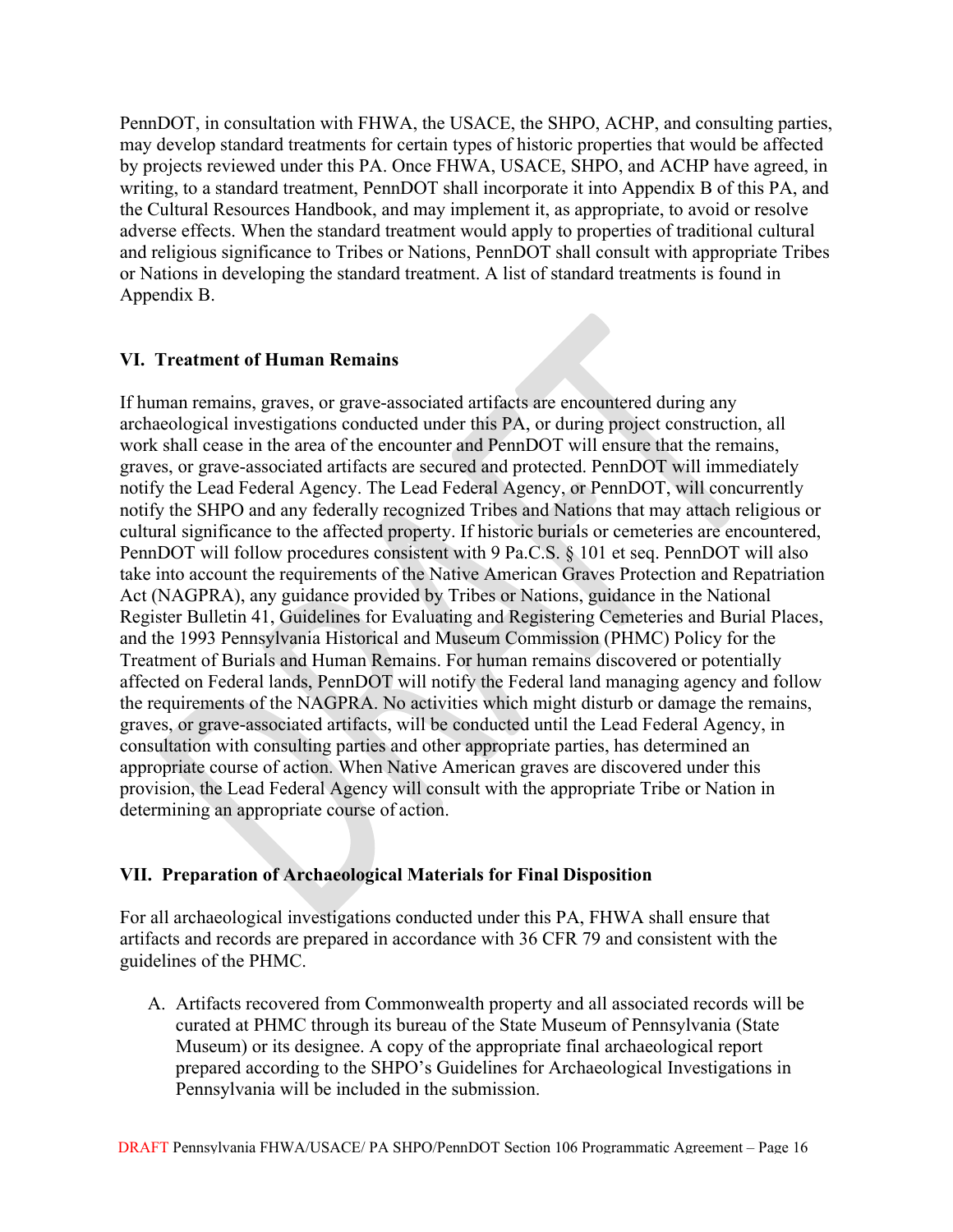- B. When artifacts are recovered from property not owned by the Commonwealth, PennDOT will explain to the property owner the importance of artifact donation and will request that the owner sign a gift agreement donating the artifacts to the State Museum. If the property owner does not wish to donate the artifacts, PennDOT will complete the necessary analyses prior to returning the artifacts, and will submit all records to the State Museum. A copy of the appropriate final archaeological report will be included with the submission.
- C. FHWA, to the degree the project is federally funded, will fund activities necessary to prepare collections for disposition; PennDOT will fund activities necessary to prepare collections for disposition for state funded projects and will be responsible for any fees relevant to long term curation regardless of federal funding.
- D. Requests by Tribes or Nations, or local institutions to curate archaeological collections will be considered on a case-by-case basis by the FHWA (for federally funded projects) and/or PennDOT in consultation with the State Museum.

# **VIII. Post-Review Discoveries**

If previously unidentified historic properties are discovered after PennDOT has completed its review under this PA, or if an undertaking affects previously known historic properties in an unanticipated manner, the procedures under 36 CFR 800.13 will be followed. If the discovery is made during construction, the contractor shall immediately cease work in the area of the discovery and shall follow PennDOT Publication 408. When the discovery consists of human remains, graves, or grave-associated artifacts or other properties that may be of interest to federally recognized Tribes or Nations with ancestral ties to Pennsylvania, PennDOT will follow the procedures in Stipulation VI. Construction shall not resume in the area of the discovery until the Lead Federal Agency has complied with the requirements of 36 CFR 800.13.

# **IX. Emergencies**

Pursuant to 36 CFR 800.12 for federally funded emergency projects, and 33 C.F.R. Appendix C, para. 14 for emergency projects with the USACE as the lead federal agency: in the event of an emergency declared by the President of the United States and/or the Governor of Pennsylvania, PennDOT and the Lead Federal Agency shall follow the procedures below.

- A. Applicability Emergency projects are defined as those projects defined in 23 CFR § 668.103 and 23 CFR § 668.109 and eligible for Emergency Relief (ER) funds.
- B. Covered Activities
	- 1) Type 1 Emergency Activities are immediate rescue and salvage operations conducted to preserve life and property. These are exempt from the provisions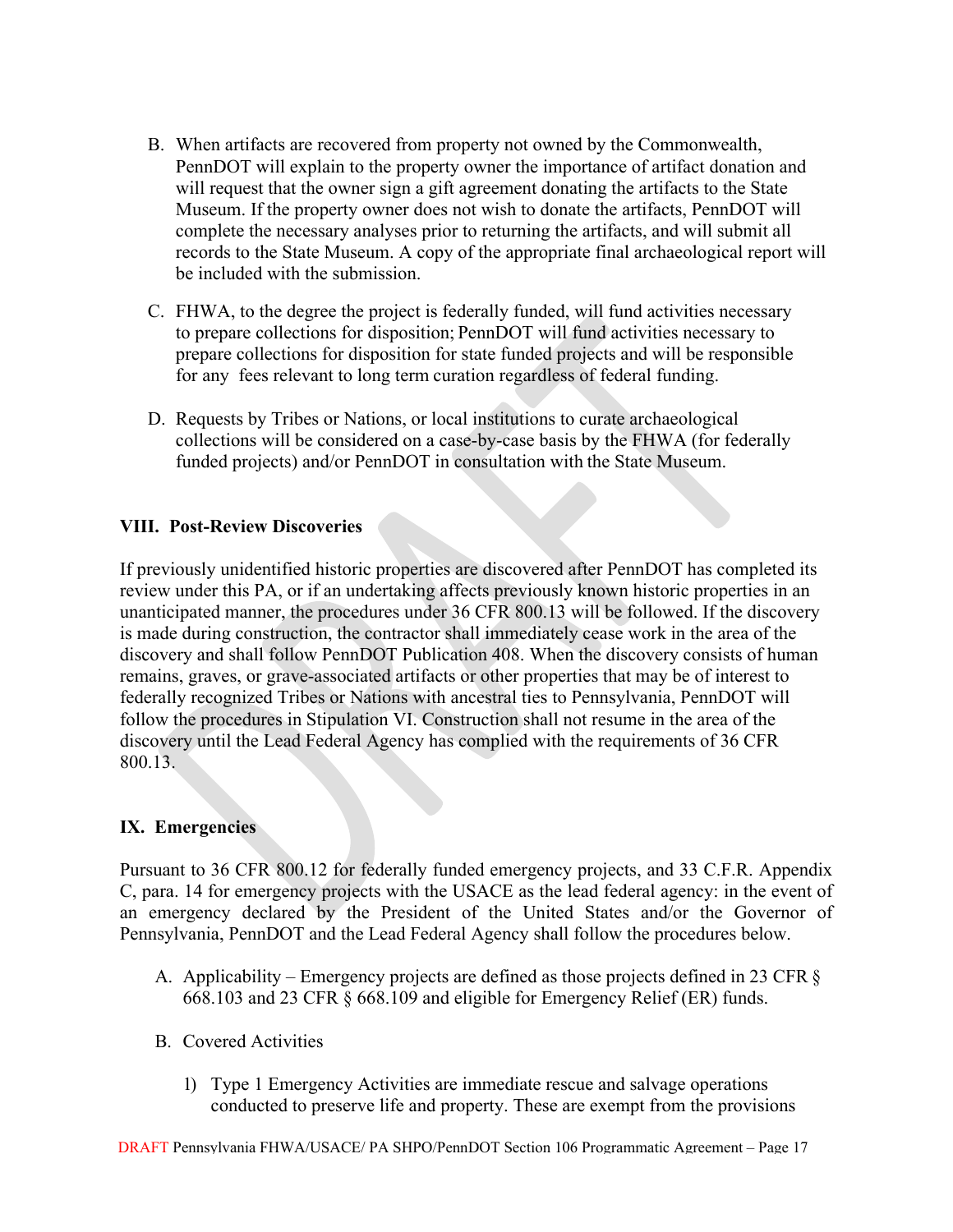of Section 106 [36 CFR § 800.12(d)].

- a) If possible, the CRP will visit the project site and provide advice on measures to avoid adverse effects, or to minimize or mitigate adverse effects to historic properties (properties listed in, or eligible for listing in, the National Register of Historic Places).
- b) The CRP shall work closely with the work crews to ensure all reasonable measures are implemented.
- c) Documentation shall be provided to FHWA, and the USACE (as applicable) and the SHPO no later than 45 days after the field view.
- 2) Type 2 Emergency Activities are defined as repair activities to existing infrastructure and other activities necessary to quickly restore and maintain essential traffic and minimize the extent of damage and protect remaining facilities. Most of these are exempt pursuant to Appendix A provided they meet the criteria. Type 2 also includes any activity necessary to restore and maintain essential traffic and minimize the extent of damage and protect remaining facilities [i.e. temporary roads, bridges, barriers, Maintenance and Protection of Traffic (MPT) devices]. These shall be considered exempt from further consideration under Section 106 provided they are not part of larger undertakings.
- 3) Type 3 Emergency Activities are defined as all other Applicable Emergency projects not covered under Type 1 or 2 where the repair work will be completed within 180 days. PennDOT may request an expedited review by the SHPO. Notifications will clearly indicate that the project is an emergency action. PennDOT and the SHPO will negotiate a review time that is mutually agreeable to both parties; such negotiation can include groups of projects. PennDOT will utilize PATH to make reasonable effort to consult with the public and make reasonable effort to consult with property owners.

## **X. Annual Review and Monitoring**

- A. The USACE and/or the FHWA will monitor activities carried out pursuant to this PA within their jurisdiction in consultation with the ACHP and SHPO. PennDOT shall cooperate with any party in carrying out any monitoring effort.
- B. PennDOT, the ACHP, and/or the SHPO may each establish its own internal monitoring program.
- C. PennDOT will meet with the SHPO annually, or as requested by either the SHPO or PennDOT, to review the implementation of this PA, to discuss projects, or to suggest improvements. Any unresolved issues or recommendations for improvement or modifications to the implementation of this PA will be forwarded to the FHWA, the USACE, and ACHP for consideration.
- D. PennDOT will prepare an annual report on the activities carried out under this PA. The report will include a list of projects and findings made by PennDOT and a list of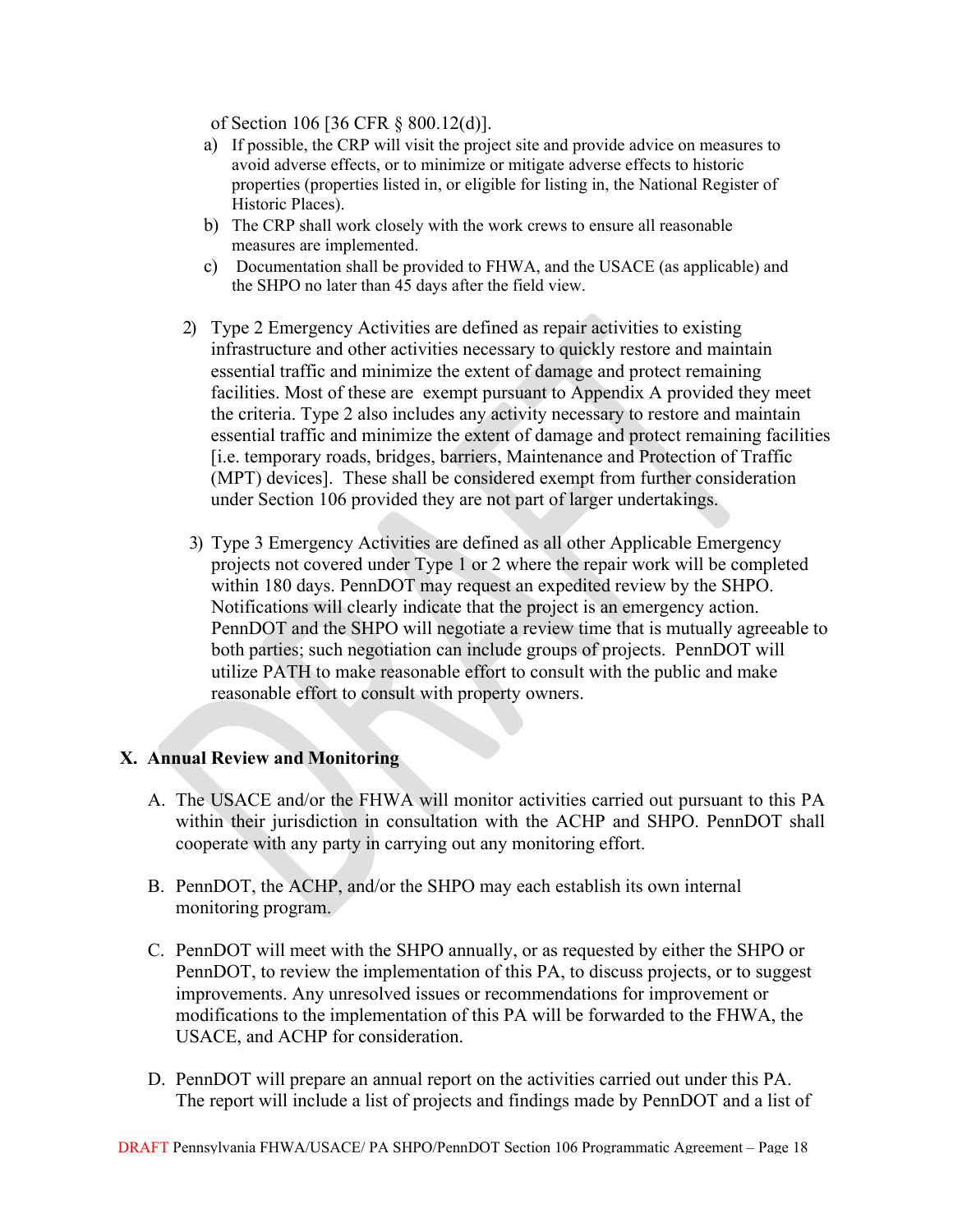projects exempted under Appendix A. The report may also identify issues, and make recommendations for improving the implementation of this PA. PennDOT will submit the report to the signatories of this PA within 90 days of the start of the calendar year and make the report available on its cultural resources website. The report will serve as the basis for any annual review of this PA that is conducted.

E. Within three months of receipt of the annual report, the FHWA, the USACE, ACHP, SHPO, and PennDOT will consult, if desired by any of the parties, to review implementation of the terms of this PA. The review, to the degree undertaken, will include an assessment of PennDOT qualified staff to ensure that adequate staffing is maintained to implement this PA. The parties may conduct an assessment of the program. Should the assessment result in evidence that the requirements of this PA are not being met, the parties will meet to develop corrective measures. If an individual PennDOT District fails to meet the requirements of this PA, the USACE and/or the FHWA may suspend that District from participating in this PA; in that case the USACE and/or the FHWA, or the PennDOT Central Office Cultural Resource Unit will be responsible for carrying out the requirements of 36 CFR Part 800 pursuant to this PA for that District, for the duration of the suspension.

## **XI. Dispute Resolution**

- A. Except as provided in Stipulation XI. B (below), should any party to this PA, or a consulting party on an individual undertaking covered by this PA, object within 30 days to any actions proposed or findings submitted for review, PennDOT shall notify the Lead Federal Agency and continue to consult with the objecting party(ies) to resolve the objection. If PennDOT determines that such objection(s) cannot be resolved, it shall request the Lead Federal Agency's assistance in resolving the objection. If the Lead Federal Agency determines that the objection remains unresolved, the Lead Federal Agency will:
	- 1) Forward all documentation relevant to the dispute to the ACHP in accordance with 36 CFR Section 800.2(b)(2). Upon receipt of adequate documentation, the ACHP shall review and advise the Lead Federal Agency on the resolution of the objection within 30 days. Any comment provided by the ACHP, and all comments from the parties to this PA, will be taken into account by the Lead Federal Agency in reaching a final decision regarding the dispute.
	- 2) If the ACHP does not provide comments regarding the dispute within 30 days after receipt of adequate documentation, the Lead Federal Agency may render a decision regarding the dispute. In reaching its decision, the Lead Federal Agency will take into account all comments regarding the dispute from the parties to this PA.
	- 3) The Lead Federal Agency's, and PennDOT's, responsibility to carry out all other actions subject to the terms of this PA that are not subject of the dispute remain unchanged. The Lead Federal Agency will notify all parties of its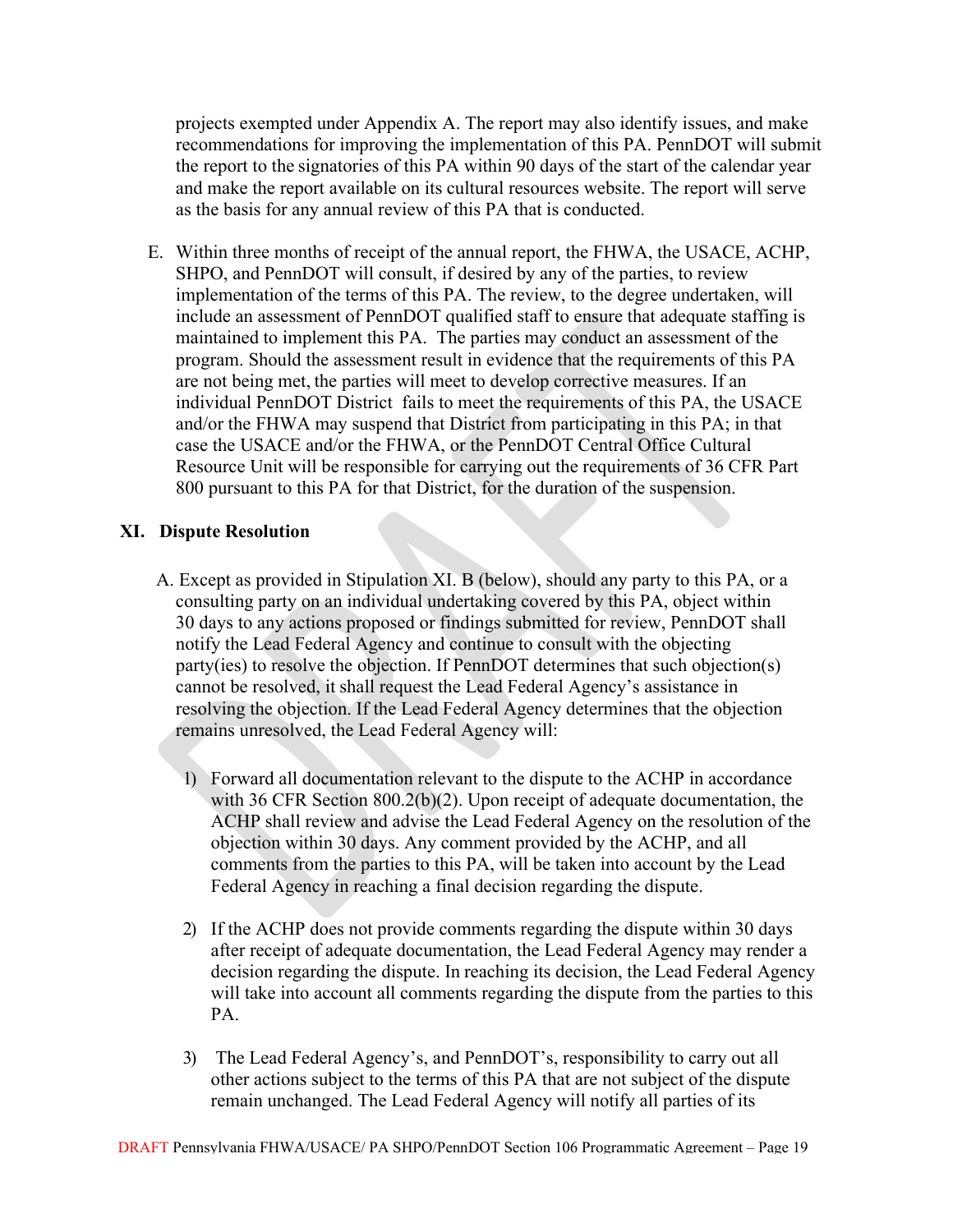decision in writing before implementing that portion of the undertaking subject to dispute under this stipulation. The Lead Federal Agency decision will be final.

B. If the SHPO objects to a National Register eligibility determination made by PennDOT or the Lead Federal Agency pursuant to this PA, and that objection cannot be resolved through consultation among the Lead Federal Agency, SHPO, and PennDOT, or if the ACHP so requests, the Lead Federal Agency will obtain a determination of eligibility from the Keeper of the National Register in accordance with 36 CFR 800.4(c)(2). If a consulting party, or a member of the public, objects to a National Register eligibility determination pursuant to this PA and the objection cannot be resolved through consultation with that party, the Lead Federal Agency, in consultation with PennDOT and the SHPO, will determine whether to request a Determination of Eligibility from the Keeper of the National Register of Historic Places.

# **XII. Amendment**

- A. Any of the signatories of this PA, may request that it be amended, whereupon the signatories shall consult to consider such amendment. Authorized representatives of all the signatories shall sign the amendment; PennDOT's Office of Chief Counsel, PHMC's Office of Chief Counsel, the Pennsylvania Governor's Office of General Counsel, and the Pennsylvania Office of Attorney General shall approve it as to legality and form.
- B. The lists of exempt activities in Appendix A and the Cultural Resources Handbook may be modified by the mutual written consent of all signatories to the PA and shall not require a formal amendment to this PA. Upon such agreed upon revisions, PennDOT shall provide the revised appendix to all the parties to this PA.
- C. Any Attachment in this PA may be modified by the mutual written consent of the FHWA, USACE, PennDOT, and the SHPO and shall not require a formal amendment to this PA. Upon such agreed upon revisions, PennDOT shall provide the revised Attachment to all the parties to this PA.
- D. Written consent of PennDOT may be provided by the Director of the Bureau of Project Delivery or designee.

# **XIII. Termination**

Any signatory to this PA, may terminate it by providing thirty (30) days written notice to the other parties, provided that the parties shall consult during the period prior to termination to seek agreement on amendments or other action that would avoid termination. In the event of termination, the Lead Federal Agency shall conduct individual project reviews pursuant to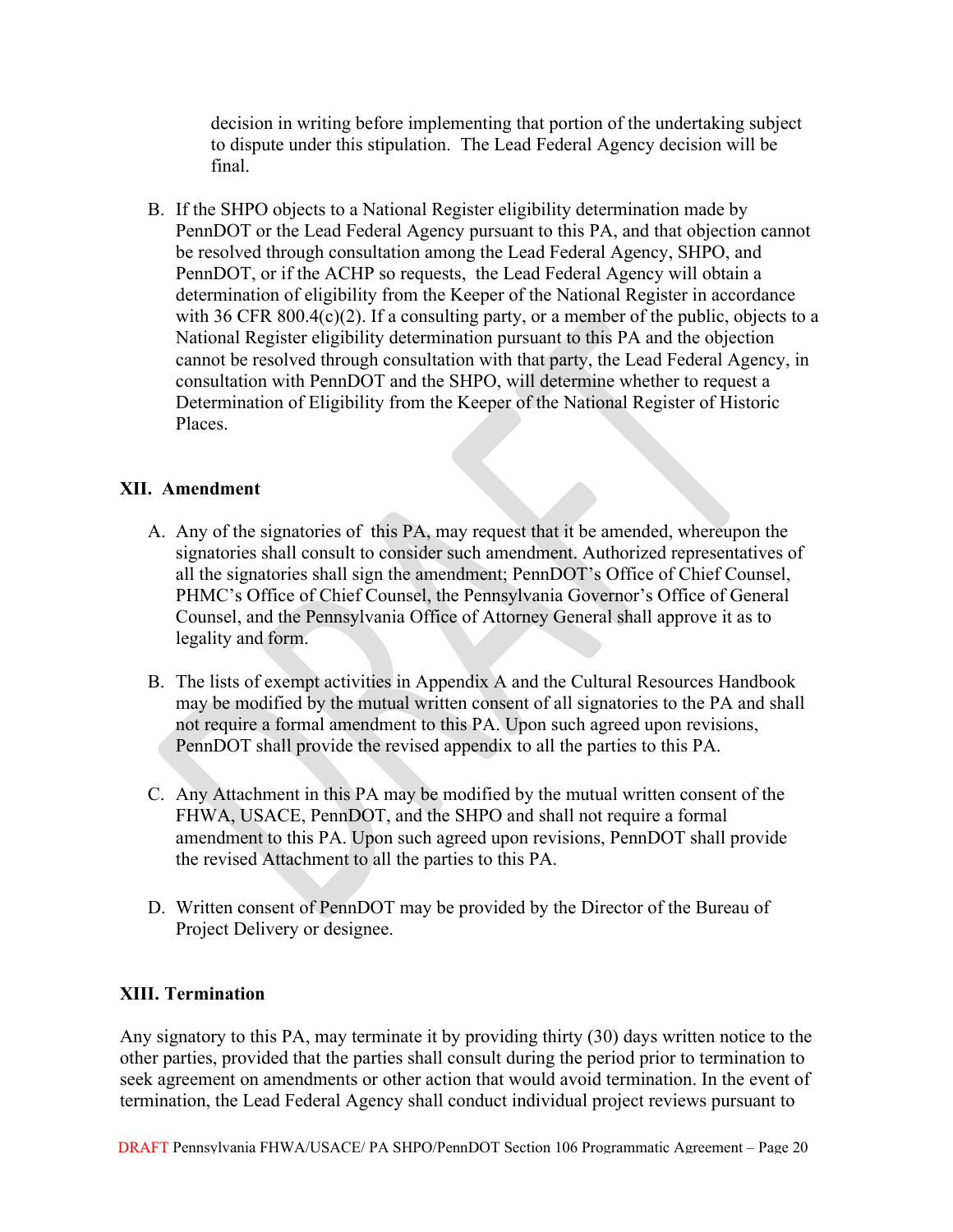## Section 106

## **XIV. Duration of the PA**

This PA shall not become legally binding and effective until all signatories, including those signing their approvals for form and legality, have signed the Agreement and the ACHP provides a fully signed copy to all signatories. For purposes of this PA, the effective date shall be the date the last signing party has affixed their signature (the Effective Date).

FHWA, the USACE, PennDOT, SHPO, and the ACHP will review this PA every ten (10) years from the Effective Date for modifications or termination. If no changes are proposed and no party objects, the term of the PA will be extended for another ten years by written agreement of all signatories.

## **XV. Severability**

The provisions of this PA shall be severable. If any phrase, clause, sentence or provision of this Agreement is declared to be contrary to the Constitution of Pennsylvania or of the United States or to the laws of the Commonwealth or the United States, or if the applicability thereof to any government, agency, person or circumstance is held invalid, the validity of the remainder of this Agreement and the applicability thereof to any other government, agency, person or circumstance shall not be affected thereby.

## **XVI. Assignment**

Except as provided herein, the responsibilities included in this PA may not be assigned by any party to this Agreement either in whole or in part, without the written consent of the Signatories.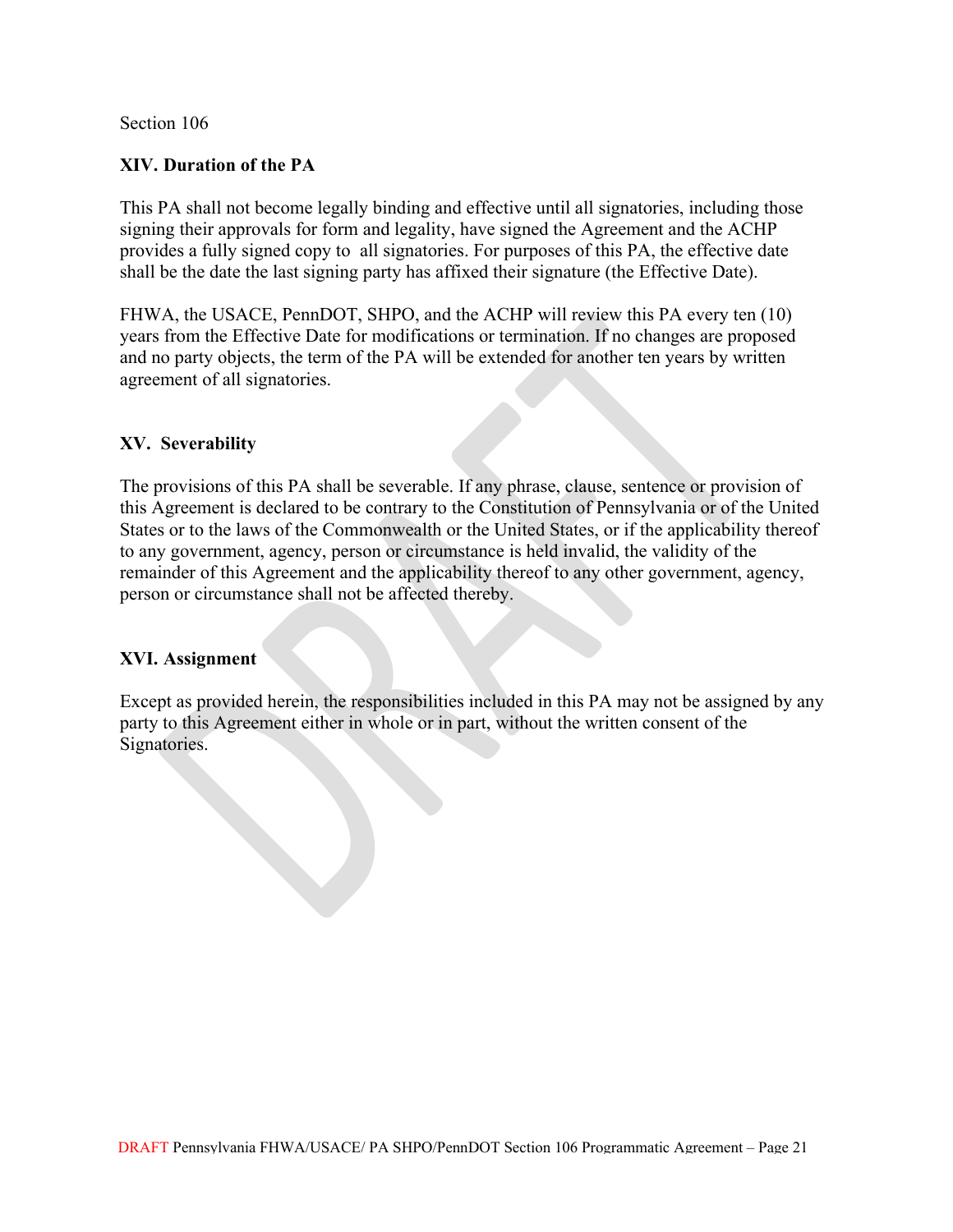## **XVII. Notices**

- A. The contact person for each of the signatories of the PA shall be the following:
	- 1) For ACHP: Director, Office of Federal Agency Programs, 401 F Street NW, Suite 308, Washington DC 20001-2637, Telephone Number: (202) 517-0200.
	- 2) For FHWA: Director of Program Development, 228 Walnut Street,  $5<sup>th</sup>$  Floor, Harrisburg, PA 17101, Telephone Number: (717) 221-4545
	- 3) For PennDOT: Deputy Secretary for Highway Administration, 400 North Street, 8<sup>th</sup> Floor, Harrisburg, PA 17112, Telephone Number: (717) 787-6875.
	- 4) For SHPO: Deputy SHPO, 400 North Street, 2<sup>nd</sup> Floor, Harrisburg, PA 17120, Telephone number (717) 787-4215.
	- 5) For USACE, Baltimore District: Commander, Baltimore District, 2 Hopkins Plaza, Baltimore, MD 21202.
	- 6) For USACE, Philadelphia District: Commander, Philadelphia District, The Wanamaker Building, 100 Penn Square East, Philadelphia, PA 19107-3390.
	- 7) For USACE, Pittsburgh District: Commander, Pittsburgh District, 2200 William S. Moorhead Federal Building, 1000 Liberty Avenue, Pittsburgh, PA 15222-4186.
- B. Any signatory may change its designated contact person by providing written notice to the other signatories.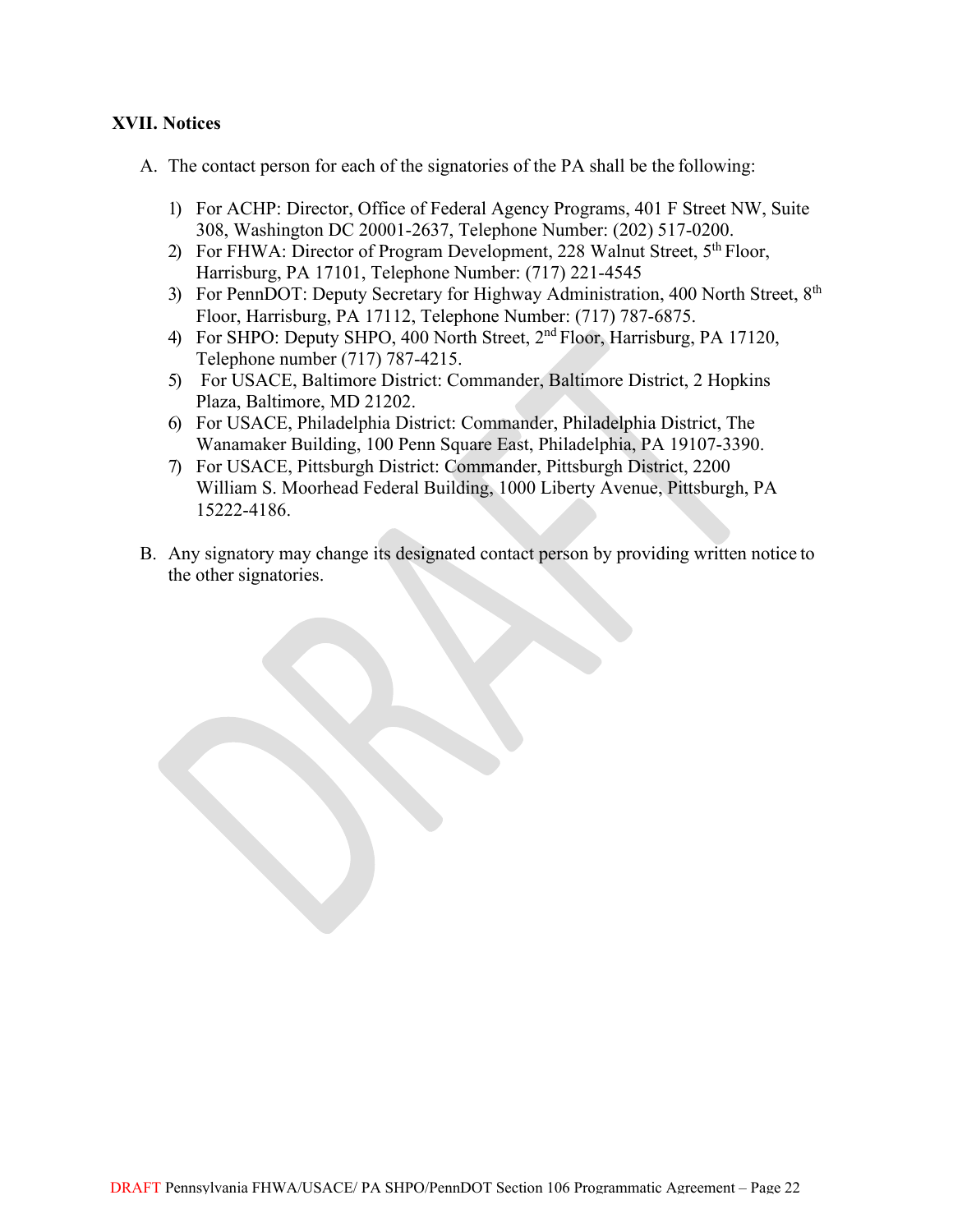Execution and implementation of this agreement evidences that FHWA and the USACE have delegated certain Section 106 responsibilities to PennDOT, and have afforded ACHP a reasonable opportunity to comment on the Federal-Aid Highway Program and its individual undertakings in Pennsylvania, including undertakings that require a federal permit from the USACE; that FHWA and the USACE have taken into account the effects of the program and its individual undertakings on historic properties, and that they have complied with Section 106 of the NHPA and 36 CFR 800 for the program and its individual undertakings.

SIGNATORIES:

| ADVISORY COUNCIL ON HISTORIC PRESERVATION                               |       |  |
|-------------------------------------------------------------------------|-------|--|
| BY:                                                                     | DATE: |  |
| Reid Nelson, Executive Director, Acting                                 |       |  |
| FEDERAL HIGHWAY ADMINISTRATION                                          |       |  |
| BY:                                                                     | DATE: |  |
| Alicia Nolan, Division Administrator                                    |       |  |
| UNITED STATES ARMY CORPS OF ENGINEERS, BALTIMORE DISTRICT               |       |  |
| BY:                                                                     | DATE: |  |
| Colonel John T. Litz, Commander                                         |       |  |
| UNITED STATES ARMY CORPS OF ENGINEERS, PHILADELPHIA DISTRICT            |       |  |
| BY:<br>Lieutenant Colonel David C. Park, Commander                      | DATE: |  |
|                                                                         |       |  |
| UNITED STATES ARMY CORPS OF ENGINEERS, PITTSBURGH DISTRICT              |       |  |
| BY:                                                                     | DATE: |  |
| Colonel Andrew J. Short, District Engineer                              |       |  |
| PENNSYLVANIA STATE HISTORIC PRESERVATION OFFICER                        |       |  |
| BY:                                                                     | DATE: |  |
| Andrea MacDonald, Director<br><b>State Historic Preservation Office</b> |       |  |
|                                                                         |       |  |
| PENNSYLVNIA DEPARTMENT OF TRANSPORTATION                                |       |  |
| BY:                                                                     | DATE: |  |
| Brian Thompson, P.E., Director                                          |       |  |
| <b>Bureau of Project Delivery</b>                                       |       |  |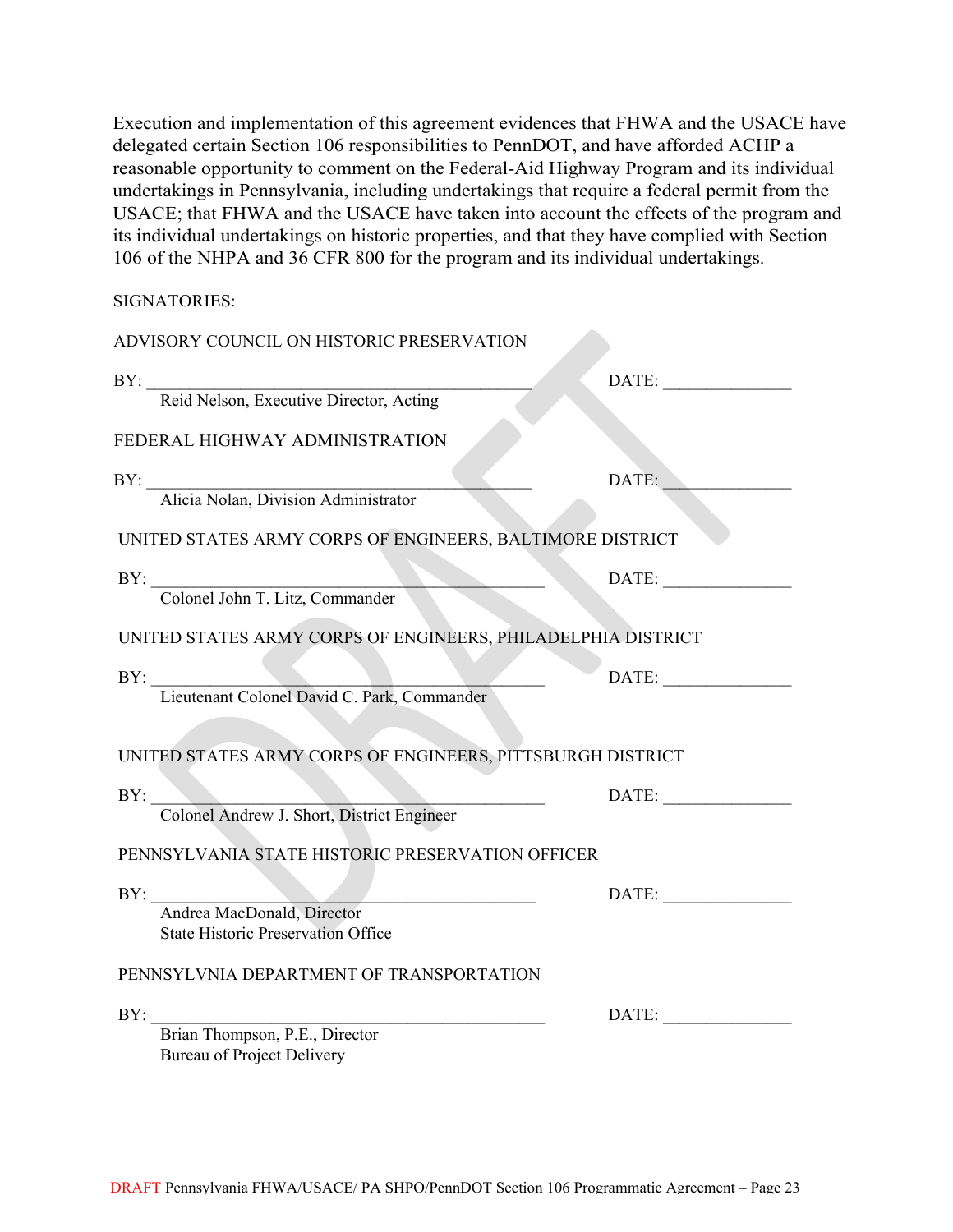# OTHER CONCURRING PARTIES:

| Approved as to Legality and Form  |                                                                                                                                                                                                                                                                                                                                                                                             |
|-----------------------------------|---------------------------------------------------------------------------------------------------------------------------------------------------------------------------------------------------------------------------------------------------------------------------------------------------------------------------------------------------------------------------------------------|
| BY: For PennDOT Chief Counsel     |                                                                                                                                                                                                                                                                                                                                                                                             |
|                                   |                                                                                                                                                                                                                                                                                                                                                                                             |
| BY: For SHPO (PHMC) Chief Counsel | $\begin{picture}(150,10) \put(0,0){\dashbox{0.5}(10,0){ }} \put(15,0){\circle{10}} \put(15,0){\circle{10}} \put(15,0){\circle{10}} \put(15,0){\circle{10}} \put(15,0){\circle{10}} \put(15,0){\circle{10}} \put(15,0){\circle{10}} \put(15,0){\circle{10}} \put(15,0){\circle{10}} \put(15,0){\circle{10}} \put(15,0){\circle{10}} \put(15,0){\circle{10}} \put(15,0){\circle{10}} \put(15$ |
|                                   |                                                                                                                                                                                                                                                                                                                                                                                             |
| BY: Deputy General Counsel        | $\text{DATE:}\_\_$                                                                                                                                                                                                                                                                                                                                                                          |
|                                   | DATE:                                                                                                                                                                                                                                                                                                                                                                                       |
| BY: Deputy Attorney General       |                                                                                                                                                                                                                                                                                                                                                                                             |
|                                   |                                                                                                                                                                                                                                                                                                                                                                                             |
|                                   |                                                                                                                                                                                                                                                                                                                                                                                             |
|                                   |                                                                                                                                                                                                                                                                                                                                                                                             |
|                                   |                                                                                                                                                                                                                                                                                                                                                                                             |
|                                   |                                                                                                                                                                                                                                                                                                                                                                                             |
|                                   |                                                                                                                                                                                                                                                                                                                                                                                             |
|                                   |                                                                                                                                                                                                                                                                                                                                                                                             |
|                                   |                                                                                                                                                                                                                                                                                                                                                                                             |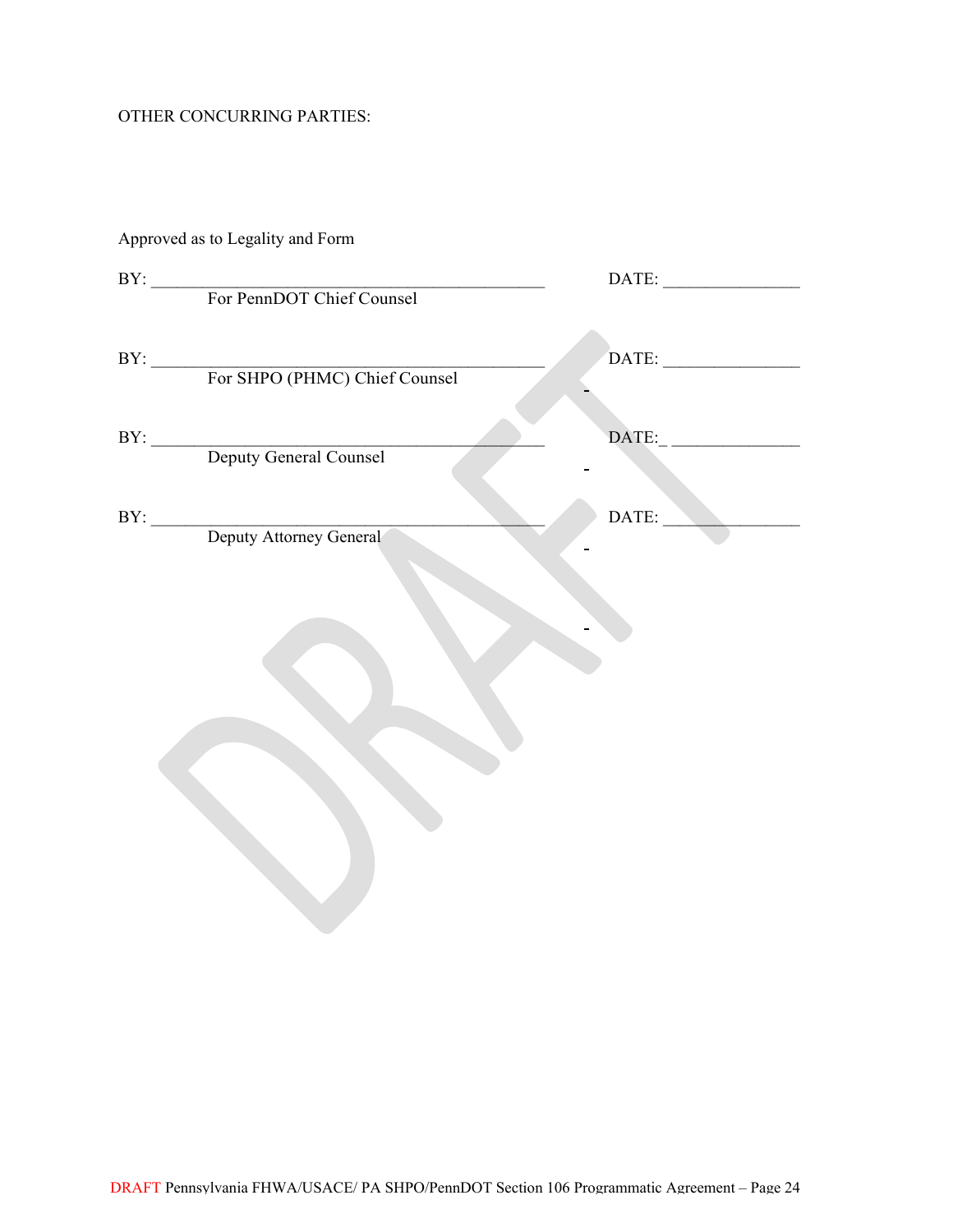# **APPENDIX A**

# Exempted Activities

PennDOT District Designees and/or Cultural Resource Professionals (CRP) may review and determine that undertakings are exempt from further review under Section 106 of the National Historic Preservation Act, provided that the undertakings meet all the criteria below, and are limited to the activities listed under Level 1 and Level 2. District Designees may only review Level 1 project activities. If a District lacks a Designee, or at the preference of a District, the CRPs will review Level 1 activities. Level 2 project activities may only be reviewed and exempted by the CRPs.

## Criteria for all Exempted Activities

The undertaking must be classified as categorically excluded under FHWA's National Environmental Policy Act Regulations and the following criteria must apply:

- The undertaking is limited to the activities specified under Level 1 and 2 below;
- The undertaking is on an existing transportation facility;
- The undertaking is not within or adjacent to a National Historic Landmark or National Park, or property under the jurisdiction of the National Park Service;
- The undertaking has no known public controversy based on historic preservation issues; and
- The undertaking requires no more than 3.6 meters (12 feet) of new rightof-way and/or new permanent easement beyond the existing right-of-way and/or existing permanent easement at its widest point, on each side of the road, rail bed, existing trail or pedestrian facility.

# Level 1 Activities

- A. Projects which may be determined Exempt by District Designee or CRP
	- 1) Activities within the Existing Roadbed, Disturbed Median or Disturbed Interchange
		- a) Reconstruction of the existing roadbed (including existing shoulders), provided in-kind or compatible modern materials are used. Reconstruction may include, but is not limited to: resurfacing; restoration; rehabilitation; surface treatments; milling and grooving; installation of new drainage pipes within the roadbed. This includes all pavement preservation, maintenance betterments and roadway rehabilitation activities under Stipulation 1 of the Programmatic Agreement between the FHWA and PennDOT for Bridge, Roadway and Non-Complex Projects (BRPA). This also includes installation of pavement markings (both normal and raised) and snow and ice detectors.
		- b) Creation of turning lanes or crossovers within the existing roadbed or disturbed median.
		- c) Removal or replacement of existing guide rail.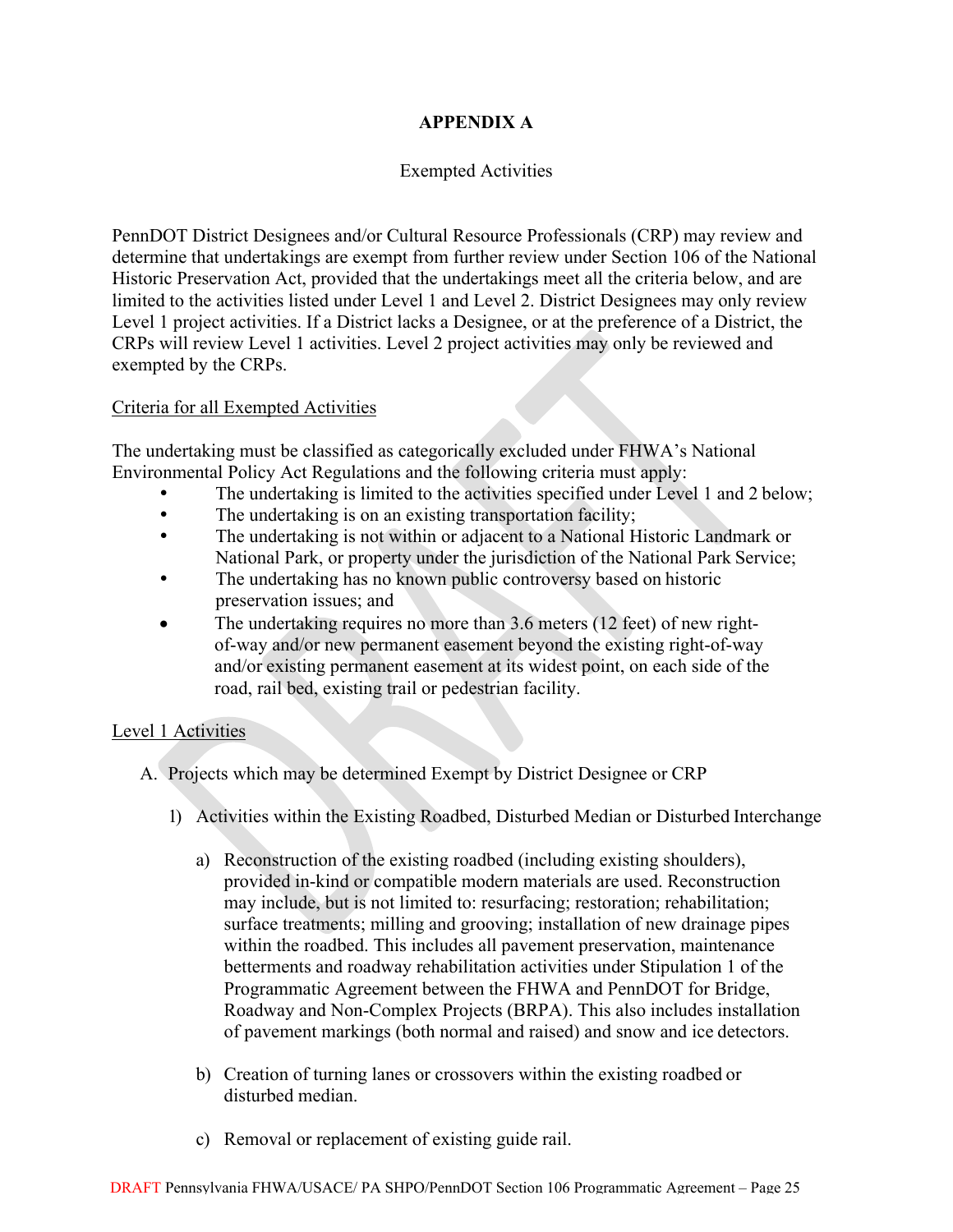- d) Installation of new guiderail provided that all standing structures visible to and from the work limits are less than 50 years old, or all properties over 50 years old were previously determined not eligible for listing on the National Register of Historic Places (NR).
- e) Installation of new, or replacement of, median barriers or median guide rail.
- f) Activities within existing disturbed highway interchanges.
- 2) Rehabilitation of existing at-grade railroad crossings provided there is no change in grade.
- 3) Drainage improvements, including installation, replacement or rehabilitation, and cleaning activities associated with existing drains, dikes, headwalls, culverts with an opening 8 feet or less in width, pipes and storm sewers.
- 4) Bridge Projects

Rehabilitation or preservation of bridges (including culverts over 8 feet), that are less than 50 years old, previously determined not individually eligible, or categorically not individually eligible pursuant to Stipulation II.D of the Statewide FHWA and USACE delegation programmatic agreement (Delegation PA). This includes all preservation activities under Part B, Stipulation 2 of the BRPA and all bridge rehabilitation activities under Part B, Stipulation 1 of this agreement (activities 2 through 10) except for activity 2 as it relates to the replacement of bridge parapets and activity 9 as it relates to bridge beautification activities. Bridge rehabilitation projects involving the replacement of parapets on bridges that are over 50 years old, regardless of the individual NR eligibility status of the bridge, must be reviewed by the District CRP and may only be exempted by the CRP. Bridge beautification activities must be reviewed by the District CRP. In-kind bridge curb and gutter replacement activities, however, are exempt activities.

- 5) Minor widening or minor changes in alignment provided that all standing structures visible to and from the work limits are less than 50 years old, or all properties over 50 years old were previously determined not NR eligible, and there are no known archaeological sites within the project area of potential effects, as determined from PA-SHARE, or visible evidence on the ground surface in the APE.
- 6) Signs, Lighting, Traffic Signals, and other Roadway Appurtenances
	- a) Installation or upgrade of regulatory signs, and railroad warning signs and devices; or upgrade of advisory signs.

Upgrade or replacement of modern (estimated to be less than 50 years old) lighting (mast heads and/or poles), fencing, retaining walls, traffic signals, barriers and/or noise walls. Exception: when in a city, borough,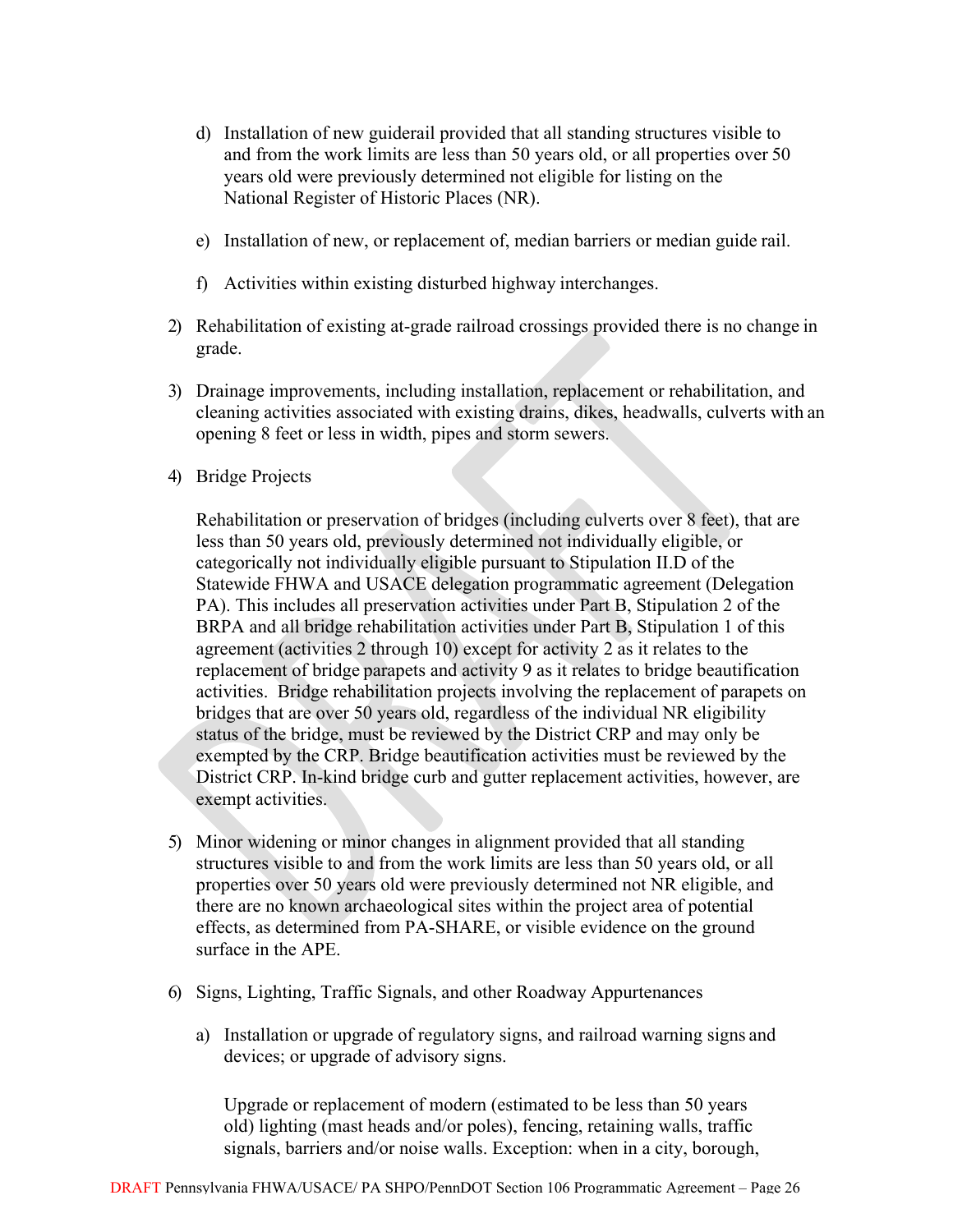or town, the area must have been previously determined to be ineligible as a historic district.

- b) Installation of new lighting, fencing, retaining walls, traffic signals, advisory signs, barriers and/or noise walls, provided that all standing structures visible to and from the work limits are less than 50 years old, or all properties over 50 years old were previously determined not NR eligible.
- c) Installation or replacement of Intelligent Transportation System (ITS) cameras and devices, and electronic advisory signs, including Dynamic Variable Message Sign structures.
- 7) Sidewalks and Curbing
	- a) Replacement of concrete curbing and sidewalks.
	- b) Installation of new sidewalks and/or curbing, and/or bulb-outs, provided that all standing structures visible to and from the work limits are less than 50 years old, or all properties over 50 years old were previously determined not NR eligible.
	- c) Construction of sidewalk improvements in the form of drainage cuts or curb cuts made under the American Disabilities Act and guidance in PennDOT Design Manual 2 Publication 13M), provided that there is not a NR eligible or listed historic district present.
- 8) Transportation Enhancement/Safe Routes to School Projects
	- a) Streetscape improvement activities limited to planting of trees and installation of non-permanent amenities such as bike racks, trash receptacles, and benches.
	- b) Construction of bicycle and pedestrian lanes, paths, and facilities, and multi-use paths and facilities.
	- c) Rail-to-Trail projects, provided: the project does not require the removal of the railroad bed or existing bridges, and there are no known archaeological sites within the project area of potential effects (APE), as determined from the PA-SHARE system, or visible evidence on the ground surface in the APE.
	- d) Acquisition of scenic or preservation easements.
- 9) Alterations to facilities less than 50 years old to make them accessible for disabled persons.
- 10) Rehabilitation of existing safety rest areas and truck weigh stations.

Creation of Park-and-Ride/parking lots on existing parking lots or within existing disturbed right-of way.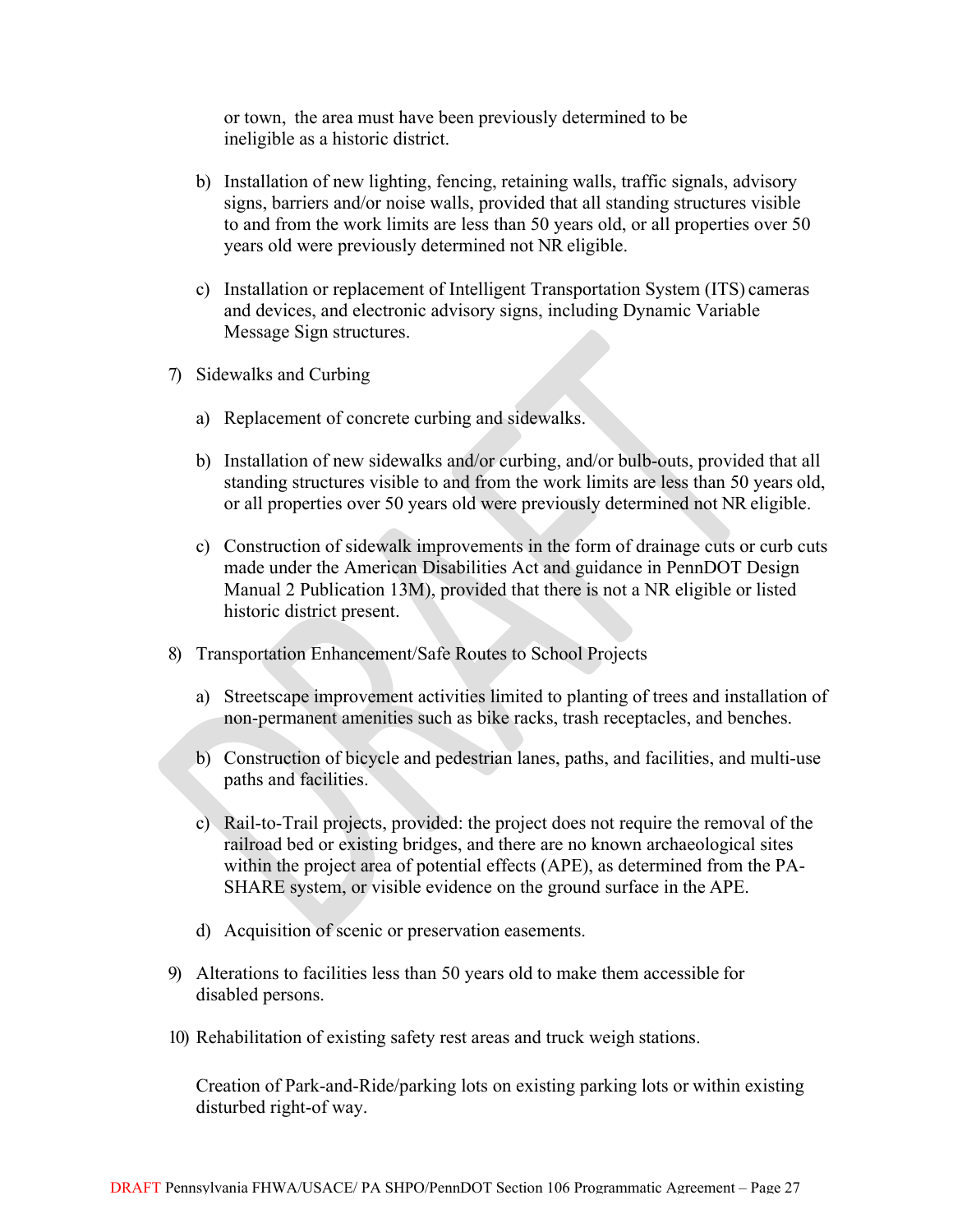- 11) Stream restoration and stabilization activities within the existing active channel banks (e.g., channel cleaning and placement of rip-rap, etc.), provided there are no additional ground disturbing activities and access to the stream is located within a previously disturbed area. Gabion baskets cannot be used under this exemption except where all standing structures visible to and from the work limits are less than 50 years old, or all properties over 50 years old were previously determined not NR eligible.
- 12) Lease renewals and acquisition of previously leased PennDOT Maintenance sites.
- 13) Disposal of excess ROW provided that there are no known historic properties and/or archaeological sites within the property to be disposed, as determined from PA-SHARE .
- 14) Clean-up and restoration of roadway to pre-existing conditions for hillside slumps and slides; slope stabilization activities within existing right-of-way.

#### Level 2 Activities

B. Projects Exempted by the Cultural Resource Professional

The District CRP may review and determine exempt the projects below provided they meet the overall criteria outlined above.

The CRP exemptions will be based upon a scoping field view and/or the PennDOT "video log" of the project area and/or background research (including, but not limited to PA-SHARE, and historic maps).

- 1) Bridge Replacement/Removal Projects The District CRP may review and exempt bridge replacement projects (including culverts over 8 ft.) provided that:
	- a) The structure is less than 50 years old, the structure is categorically not NR eligible per Stipulation II.D, or previously determined not NR eligible, and remains not NR eligible in the documented opinion of the CRP;
	- b) The structure is being replaced on existing alignment;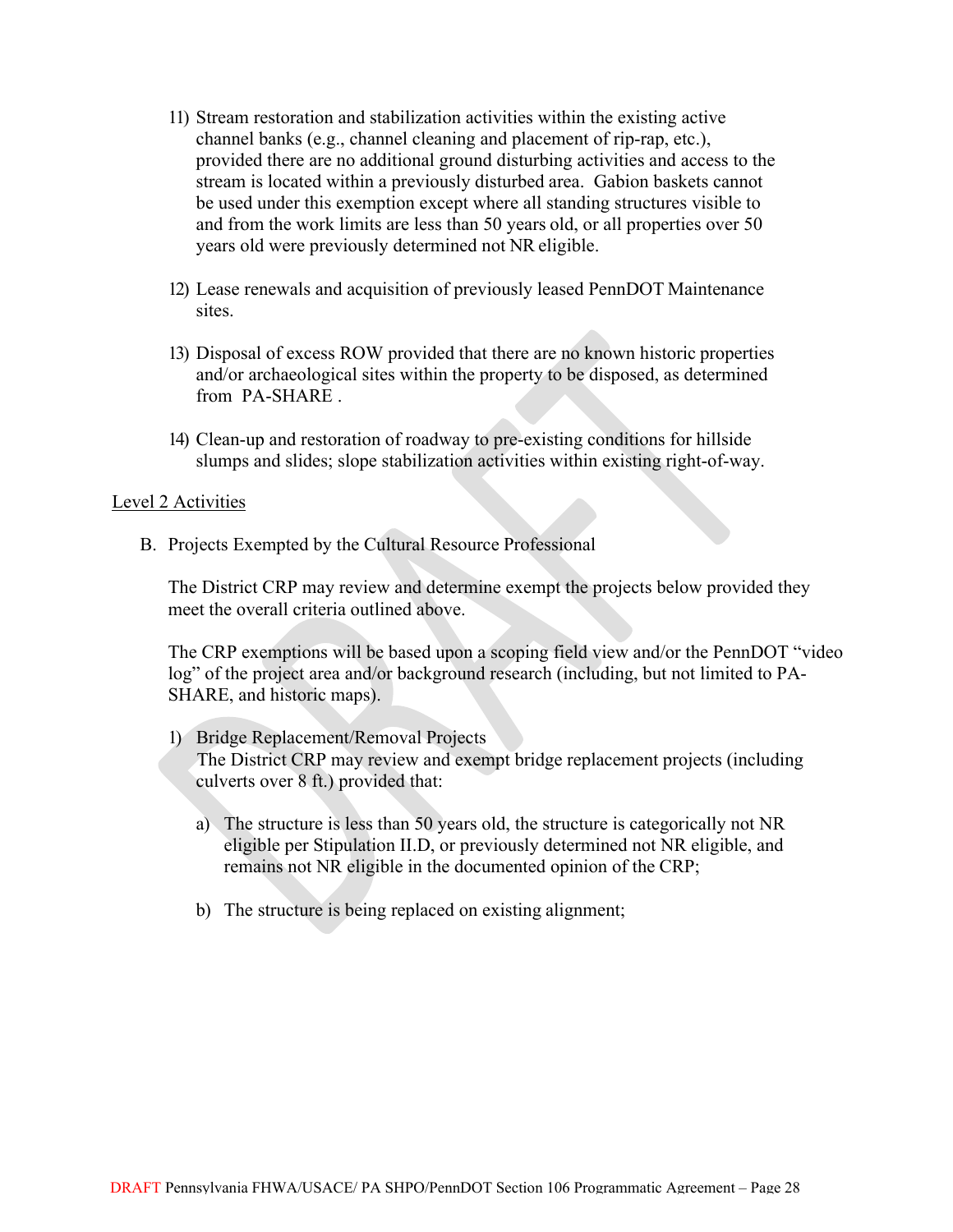- c) All standing structures within the project APE are less than 50 years old, or all properties over 50 years old were previously determined not NR eligible and remain not NR eligible in the opinion of the CRP, or all properties over 50 years old are not NR eligible in the opinion of the CRP, and the project is not within, or immediately adjacent to, a NR eligible, or potentially NR eligible, historic district;
- d) There are no known archaeological sites within the project area of potential effects, as determined from PA-SHARE , or visible evidence on the ground surface in the APE; and
- e) The District CRP for Archaeology has determined that any temporary construction easements associated with the project have been previously disturbed. If any temporary construction easement is determined to have a high probability for archaeological sites, and geotextile and fill will be used as a protective measure in lieu of archaeological testing, the exemption cannot be applied. The CRP must follow the procedures in Appendix B of the Delegation PA for application of the standard treatment.
- 2) Bridge Rehabilitation or Preservation Projects

The District CRP may review and determine exempt bridge rehabilitation and preservation activities under Part B, Stipulation 1, category 2 and category 9 of the Bridge and Roadway Programmatic Agreement, including projects consisting of the replacement of bridge parapets, provided that the bridge is not individually eligible for, or listed on, the NR, and the bridge does not contribute to a NR eligible or listed historic district; or, for bridges that do contribute, the replacement parapets will replicate the existing parapets or parapets in place during the period of significance. The CRP can exempt bridge beautification activities, such as lighting, provided the bridge beautification activities do not affect the character defining elements of an historic district.

3) Activities within the Existing Roadbed, Disturbed Median or Disturbed Interchange

Installation of new guiderail, provided that any structures over 50 years old in the APE are not NR eligible in the opinion of the CRP.

- 4) Minor widening or minor changes in alignment provided that any structures over 50 years old in the APE are not NR eligible in the opinion of the CRP and there are no known archaeological sites within the project area of potential effects, as determined from PA-SHARE, or visible evidence on the ground surface in the APE.
- 5) Signs, Lighting, Traffic Signals, and other Roadway Appurtenances
	- a) Upgrade or replacement of modern (estimated to be less than 50 years old) lighting (mast heads and/or poles), fencing, retaining walls, traffic signals, barriers, and/or noise walls in an historic district, and/or where other historic properties are present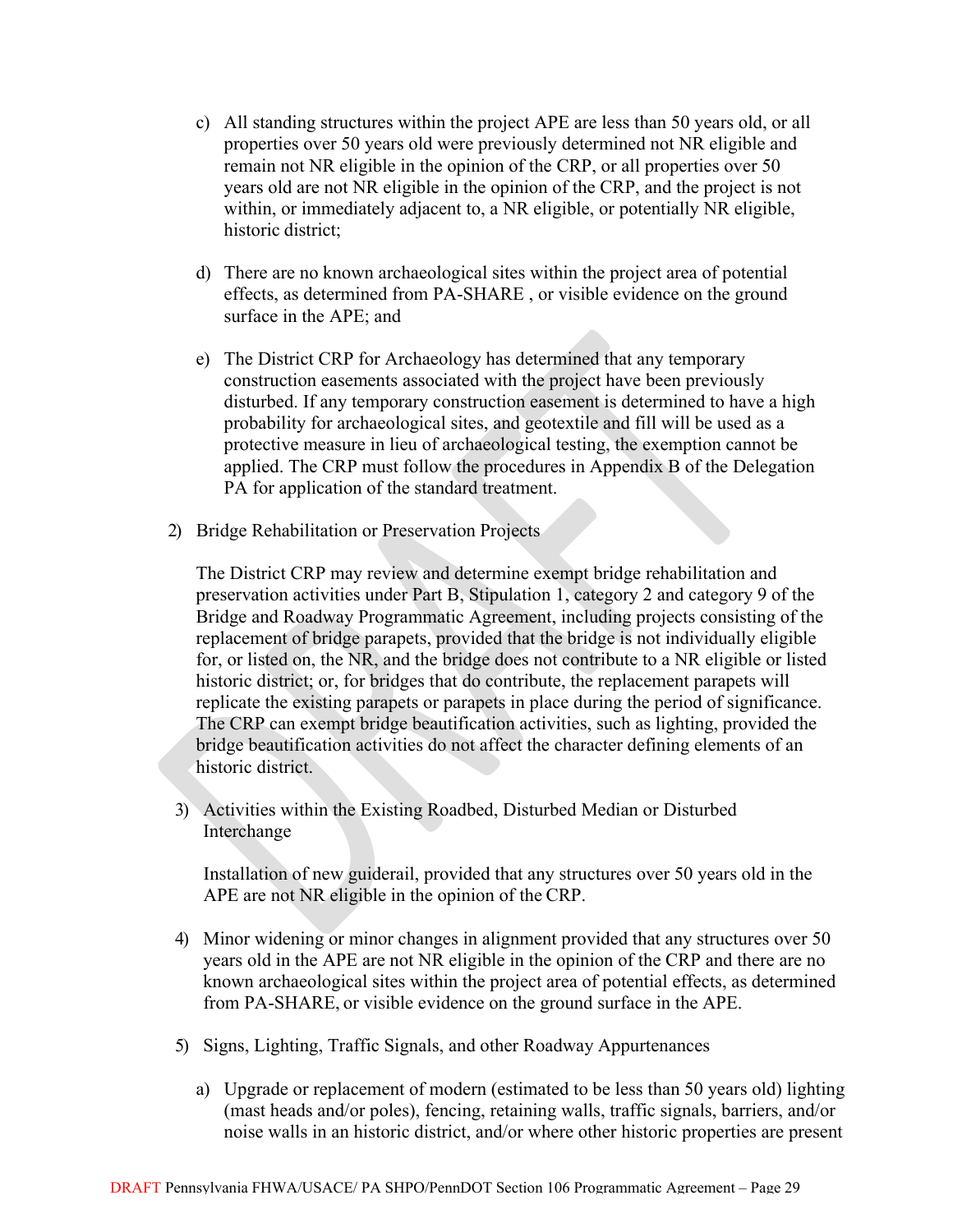in the APE, provided that the upgrade or replacement is in-kind in general appearance.

- b). Upgrade or replacement of <u>over 50 year old lighting</u> (mast heads and/or poles), fencing, retaining walls, traffic signals, barriers, and/or noise walls provided, in the opinion of the CRP, none of these aforementioned elements being upgraded/replaced are individually eligible and there is neither an historic district nor other historic properties in the APE.
- c) Installation of new lighting (mast heads and/or poles), fencing, retaining walls, traffic signals, barriers, and/or noise walls, as well as new advisory signs, provided that any structures over 50 years old in the APE are not NR eligible in the opinion of the CRP.
- 6) Sidewalks and Curbing
	- a) Installation of new sidewalks and/or curbing, and/or bulb-outs provided that any structures over 50 years old in the APE are not NR eligible in the opinion of the CRP.
	- b) Construction of sidewalk improvements in the form of drainage cuts or curb cuts made under the Americans With Disabilities Act and guidance in PennDOT Design Manual 2 Publication 13M), provided that the curb cuts are determined to have no effect on any eligible or listed historic district or other NR eligible or listed property in the APE.
- 7) Stream stabilization and restoration activities involving the placement of gabion baskets where all standing structures in the APE are not NR eligible in the opinion of the CRP.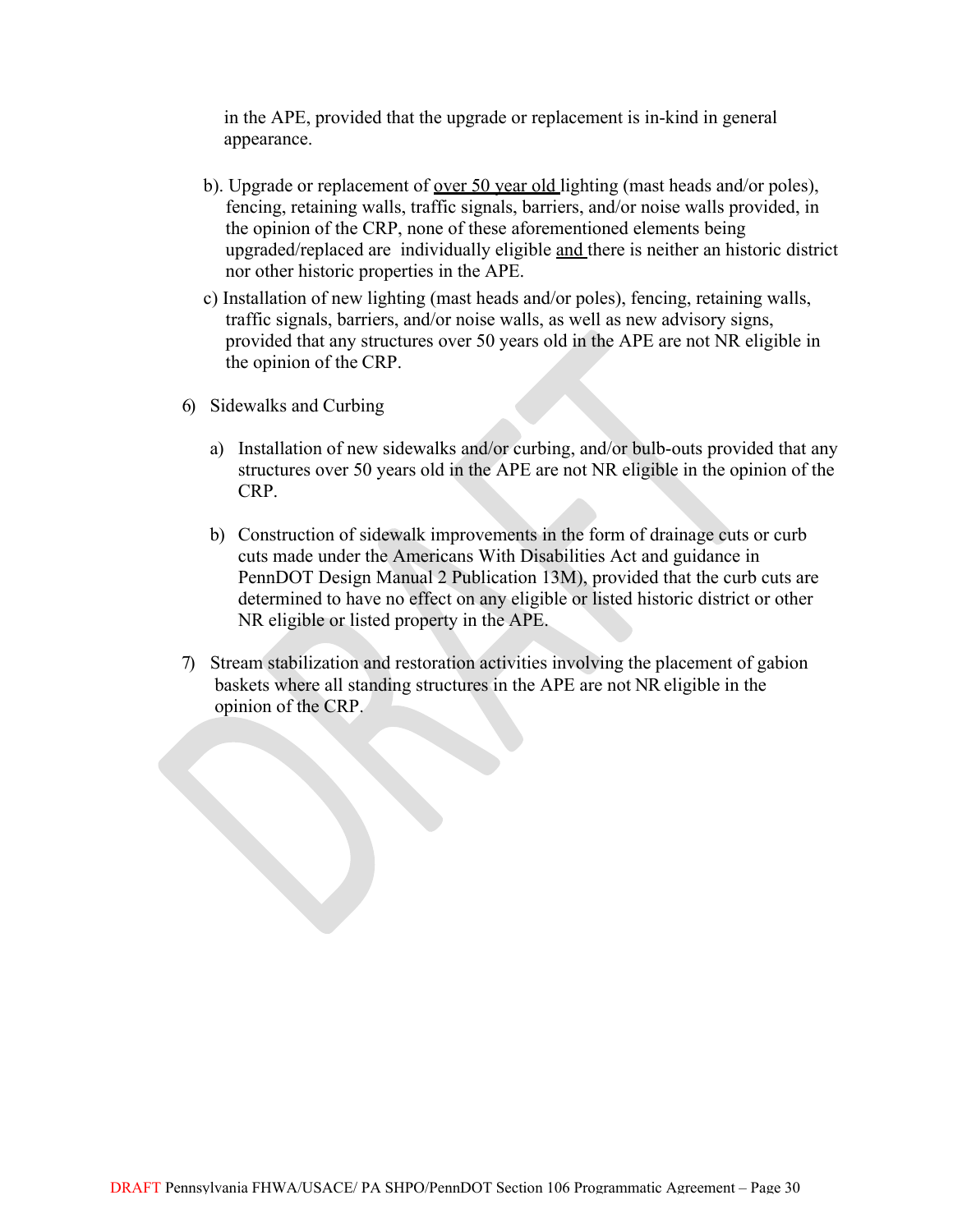# **APPENDIX B**

# Standard Treatments

# A. Standard Treatment Options to Avoid Adverse Effects

# 1. Activities within or Adjacent to Historic Districts or Historic Properties

A standard treatment may be applied for the following activities when historic properties or historic districts are present, as determined by the PennDOT Cultural Resource Professional. The CRP will issue a finding of effect and may apply the standard treatment without further consultation with the SHPO.

a) Installation of new lighting (in-kind, or historic replica).

b) Replacement of curbs, curbing, and sidewalks provided in-kind or compatible modern materials are used.

c) Installation of new curbing and sidewalks using brick, slate, granite or other stone; or concrete when already present within a historic district.

## 2. Archaeology

a) Geotextile and fill in temporary construction areas – PennDOT may use protective geotextile fabric or timber matting and fill in temporary construction areas such as bridge run-arounds, haul roads, and other work areas when the temporary construction area is located in a high probability area for archaeological sites. PennDOT must calculate the level of protection needed based on the characteristics of the existing soils, and the size and weight of vehicles to be used within the temporary construction area. Installation and removal of the fill and geotextile material must ensure that disturbance to the ground surface or soil compaction does not occur. The CRP will issue a finding of no adverse effect. No additional consultation will be required.

## B. Standard Treatment Options to Mitigate Adverse Effects

When the PennDOT Cultural Resource Professional issues a finding of adverse effect, a standard treatment may be applied to mitigate adverse effects, provided that the FHWA, the USACE, SHPO, and consulting parties have been given the opportunity to provide their views.

# 1. Historic Bridges

a) Marketing Historic Bridges

b) Replacement of Bridges Only Significant as Contributing to a Historic District - The District CRP will work with the project team and consulting parties on a replacement design that is in keeping with the scale, materials, and massing of the historic (contributing) bridge and may incorporate design elements which are in keeping with the characteristics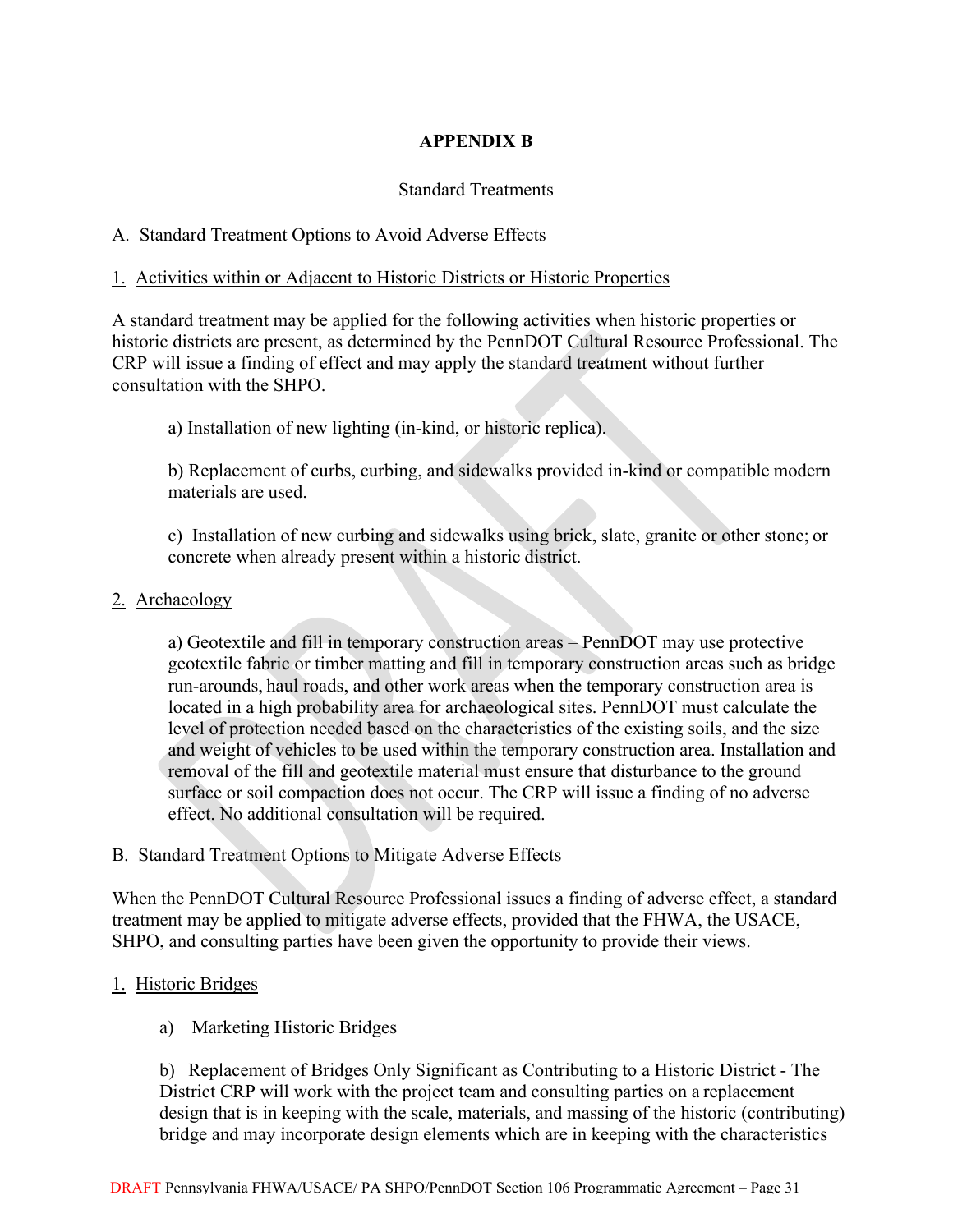that make the historic district eligible for the National Register (i.e. a Context Sensitive Design). Although the project would have an adverse effect, no other mitigation will be necessary for projects in which the only adverse effect is the replacement of a contributing bridge except as negotiated with the community/consulting parties.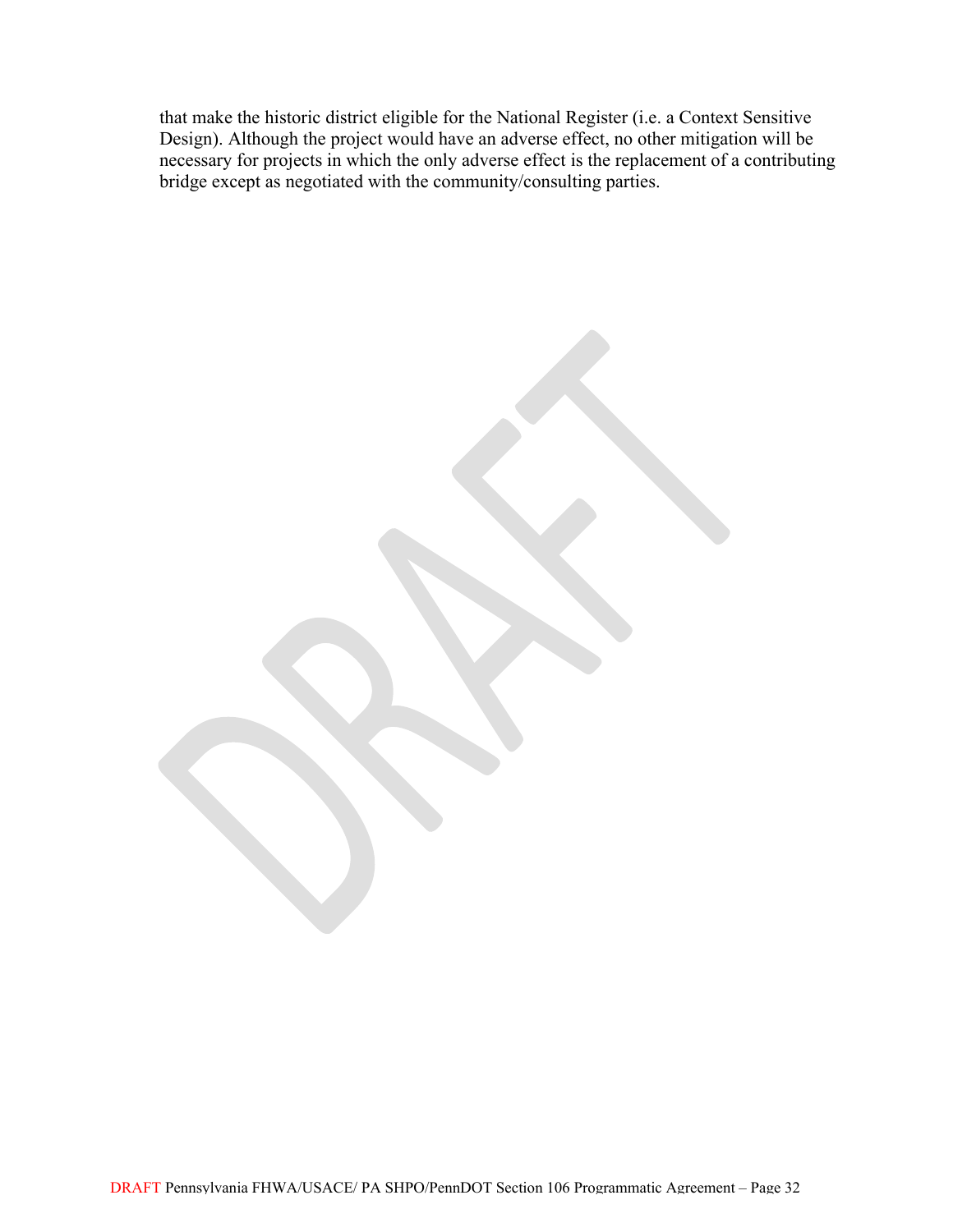# **ATTACHMENT A**

# Training Requirements

Note: To the extent possible, the training requirements will be offered as webinars.

## **1. Training for District Designees**

a) Basic Training - A District Designee, specifically PennDOT environmental staff, must successfully complete the following training prior to receiving authorization to review activities covered under Appendix A of this PA:

• Section 106 course provided by National Highway Institute (Beyond Compliance: Historic Preservation in Transportation Project Development, NHI 142049), ACHP Section 106 Essentials, or equivalent;

• PennDOT training on Application of the PA, and the Cultural Resources Handbook, including an overview on tribal consultation; and

• SHPO training on Pennsylvania History Code, SHPO's online data management systems, and other Pennsylvania-specific topics (taken within 1 year of delegation).

b) Refresher – In order to maintain delegation, District Designees must successfully complete the following training every two years:

 PennDOT's Cultural Resources Handbook Refresher. PennDOT and SHPO PA Refresher training will be offered annually, such as at the PennDOT Environmental Managers (EM) meeting. The refresher will address changes to guidance, regulations, and delegated responsibilities as well as current topics. This training will be made available as a webinar for those who cannot travel.

## 2. **Training for PennDOT Cultural Resource Professionals (CRPs) and Consultants under Management Contract**.

a) Basic Training. Prior to receiving authorization to review activities under Stipulation III.B of this PA, new PennDOT Cultural Resource Professionals, and consultants under management contract per Stipulation III.D of this PA, must successfully complete the following training:

• Section 106 course provided by National Highway Institute (Beyond Compliance: Historic Preservation in Transportation Project Development, NHI 142049), ACHP Section 106 Essentials, or equivalent;

• PennDOT training on the Application of this PA and Cultural Resources Handbook, including Tribal consultation; and

• SHPO training on Pennsylvania History Code, SHPO's online data management systems,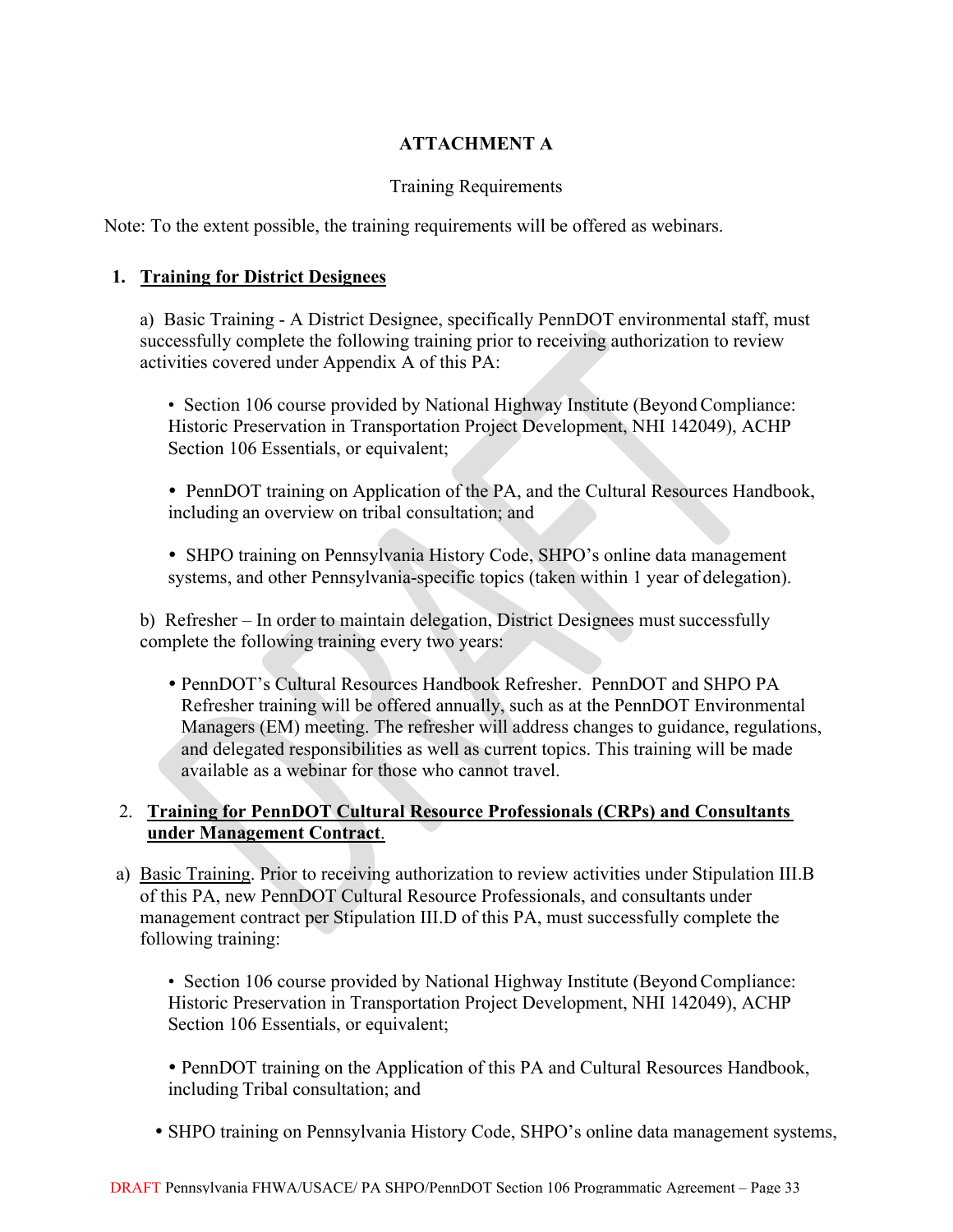relevant historic context, and other Pennsylvania-specific topics. The training will allow for interaction with SHPO staff.

b) Refresher – In order to maintain delegation, CRPs and Consultants under Management Contract must successfully complete the following training **every year**:

• PennDOT's Application of the PA and Cultural Resources Handbook (refresher)

In order to maintain delegation, CRPs, and Consultants under Management Contract must successfully complete the following training **every two years**:

- Attend a joint PennDOT and SHPO staff meeting. These meetings usually occur annually.
- Attend a minimum of two (2) PA SHPO and PennDOT approved sessions at the Statewide Conference on Heritage (when held).

In order to maintain delegation, CRPs, and Consultants under Management Contract must successfully complete the following training **every five years**:

 Complete an advanced Section 106 course or training event such as NHI 142049: Beyond Compliance: Historic Preservation in Transportation Project Development

# **3. Changes to the Section 106 regulations and guidance**

Whenever major changes to 36 CFR 800 become effective, or the ACHP updates relevant guidance, or issues relevant program comments, District Designees and Cultural Resource Professionals will participate in training on the new regulations or guidance within a year of when it goes into effect.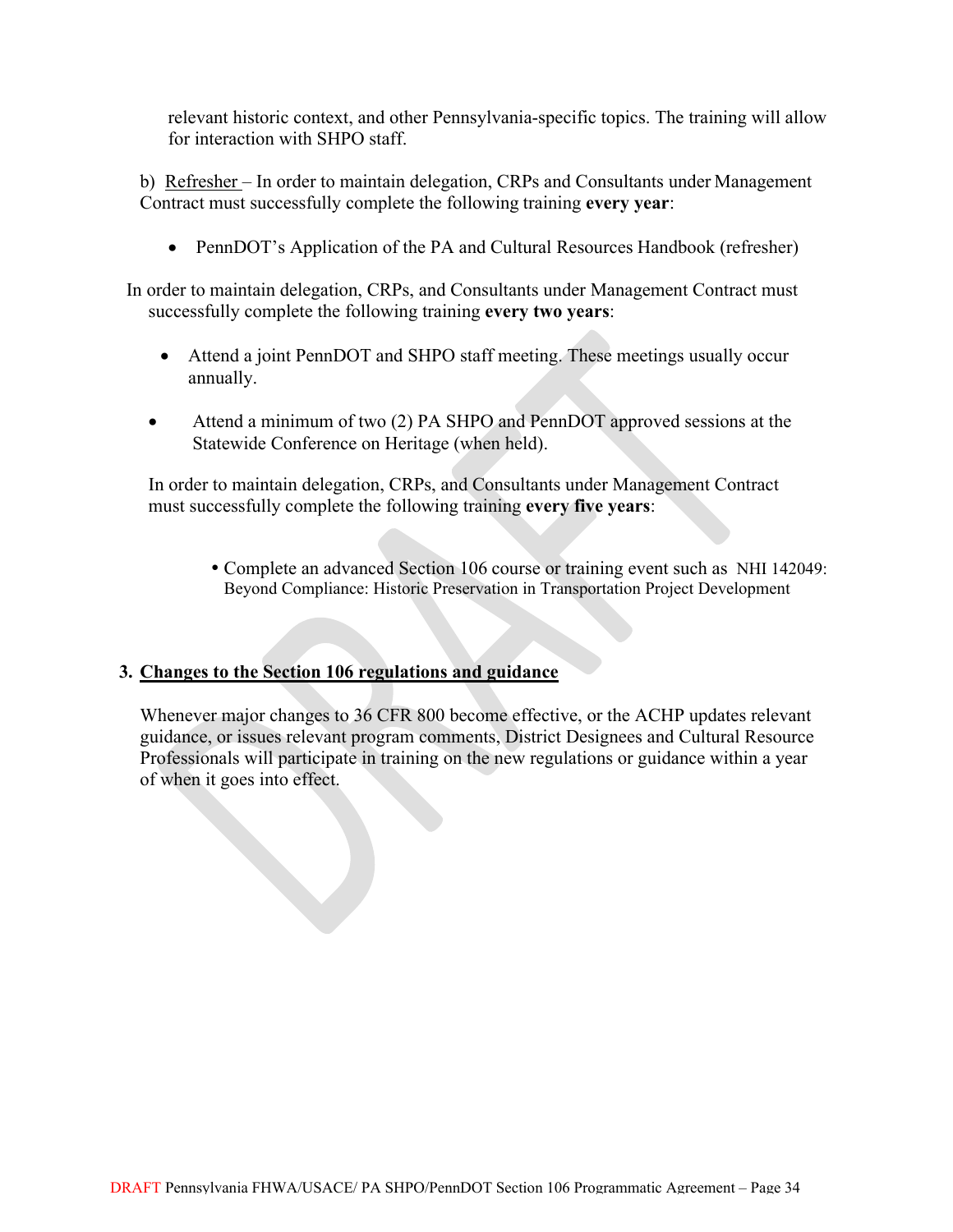## **ATTACHMENT B**

Letter of Agreement Template (FHWA lead)

LETTER OF AGREEMENT BETWEEN THE FEDERAL HIGHWAY ADMINISTRATION, THE PENNSYLVANIA DEPARTMENT OF TRANSPORTATION, AND THE PENNSYLVANIA STATE HISTORIC PRESERVATION OFFICER, REGARDING THE PROJECT IN *township/borough/City*, \_\_\_\_\_\_\_\_\_\_\_\_\_COUNTY, PENNSYLVANIA

WHEREAS, the Federal Highway Administration ("FHWA"), the Advisory Council on Historic Preservation ("ACHP"), the State Historic Preservation Officer ("SHPO") and the Pennsylvania Department of Transportation ("PennDOT") on December 14, 2017 executed an Amended Programmatic Agreement ("Amended PA") regarding implementation of the Federal Aid Highway Program in Pennsylvania ;

WHEREAS, PennDOT proposes to *describe project* (hereafter referred to as "the Project");

WHEREAS, pursuant to Stipulation III.C.2).g of the Amended PA, PennDOT has determined that the *name of historic properties* is/are eligible for listing on the National Register of Historic Places;

WHEREAS, pursuant to Stipulation III.C.2).j of the Amended PA, PennDOT has determined that the Project will have an adverse effect on *name of historic properties*;

WHEREAS, pursuant to Stipulation III.C.2).b of the Amended PA, PennDOT has made an effort to seek consulting parties and the following have been accepted as consulting parties: *name consulting parties*;

WHEREAS, Stipulation III.C.2).j.(5) provides for the preparation and execution of a Letter of Agreement ("LOA") where there is agreement about measures to be taken to resolve adverse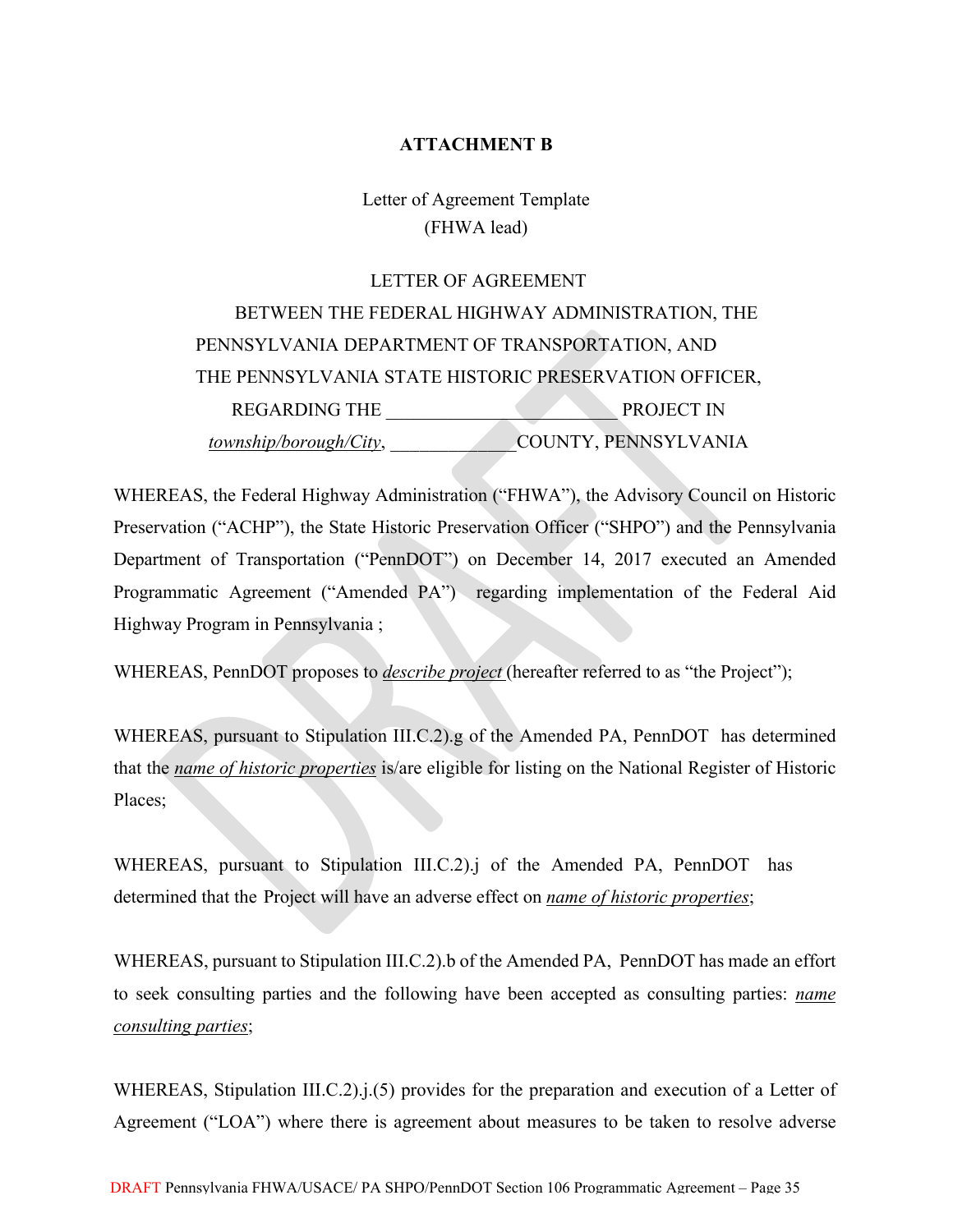effects among the required parties;

WHEREAS, the FHWA has notified the Advisory Council on Historic Preservation ("ACHP") of the adverse effect finding on and the ACHP has declined to participate in resolving the adverse effects of the Project;

NOW, THEREFORE, the FHWA, SHPO, and PennDOT agree that PennDOT will complete the following stipulations in order to mitigate the adverse effects of the Project on *name adversely affected historic properties.*

#### **Stipulations**

#### **Personnel Qualifications:**

PennDOT shall ensure that all archaeological work carried out pursuant to this LOA is carried out by, or under the direct supervision of, a person or persons meeting, at a minimum, the Secretary of the Interior's Professional Qualifications Standards for Archaeologists, and that all historic preservation work is carried out by, or under the direct supervision of, a person or person meeting, at a minimum, the Secretary of the Interior's Professional Qualification Standards for Architectural Historian Professionals (see [http://www.nps.gov/history/local-law/arch\\_stnds\\_9.htm](http://www.nps.gov/history/local-law/arch_stnds_9.htm)*)*.

#### **Review and Documentation**

Drafts of reports, brochures, pamphlets, posters, recordations, text, exhibit design, videos, or any other product prepared as mitigation of adverse effects will be submitted to FHWA, the SHPO and consulting parties for review in accordance with Stipulation IV of the Amended PA. PennDOT will consider any comments in the preparation of a final product.

#### **Duration**

This LOA will expire if its terms are not carried out within years from the date of its execution. Prior to such time the FHWA may consult with the other signatories to reconsider the terms of the LOA and amend it.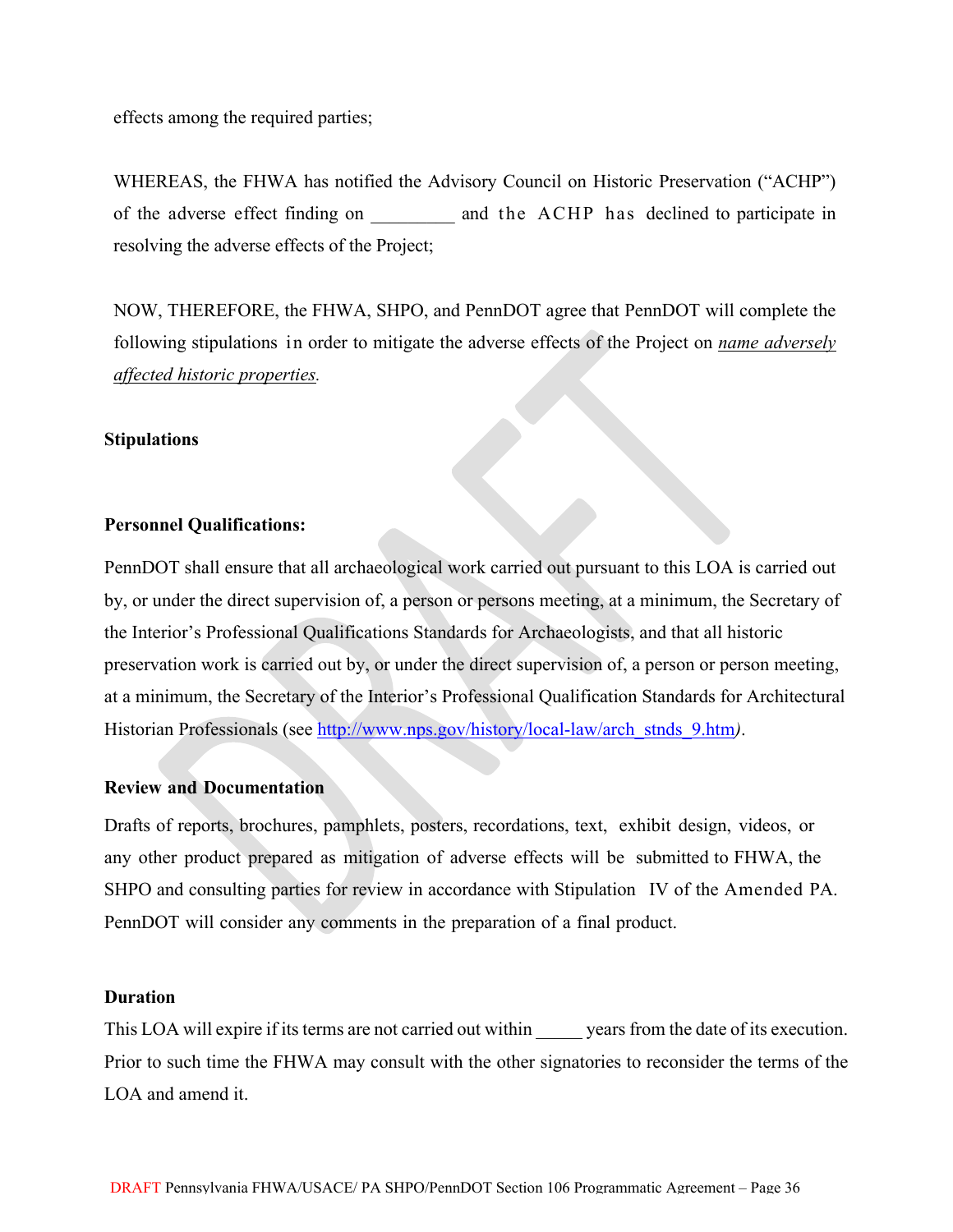#### **Termination**

Any signatory may terminate this LOA by providing notice to the other parties, provided that the parties will consult during the period prior to termination to seek agreement on amendments or other actions that would avoid termination. Termination of this LOA will require compliance with 36 CFR § 800.

If at any time during the course of the Project, PennDOT cancels the Project or withdraws its request for federal funding, PennDOT will so notify the FHWA. The FHWA will notify the other signatories to the LOA, and the ACHP, that they are terminating the LOA. The FHWA, in consultation with those parties, will consider the effects of any Project-related activities undertaken prior to Project cancellation or withdrawal of the funding request, and the FHWA will assess its responsibilities and obligations pursuant to 36 CFR § 800 and determine steps to terminate the LOA.

## *This letter agreement does not supersede other provisions of the Amended PA, specifically:*

VI. Treatment of Human Remains;

- VII. Preparation of Archaeological Materials for Final Disposition;
- VIII. Post-Review Discoveries;
- XI. Dispute Resolution;
- XII. Amendment.

| FEDERAL HIGHWAY ADMINISTRATION (or U.S. ARMY CORPS OF ENGINEERS) |                       |
|------------------------------------------------------------------|-----------------------|
| $\mathbf{B}$ y:                                                  |                       |
| Name & Title:                                                    |                       |
| PENNSYLVANIA STATE HISTORIC PRESERVATION OFFICER                 |                       |
| By: $\qquad \qquad$                                              | Date: $\qquad \qquad$ |
| Name & Title:                                                    |                       |
| PENNSYLVANIA DEPARTMENT OF TRANSPORTATION                        |                       |
|                                                                  | Date: $\qquad \qquad$ |